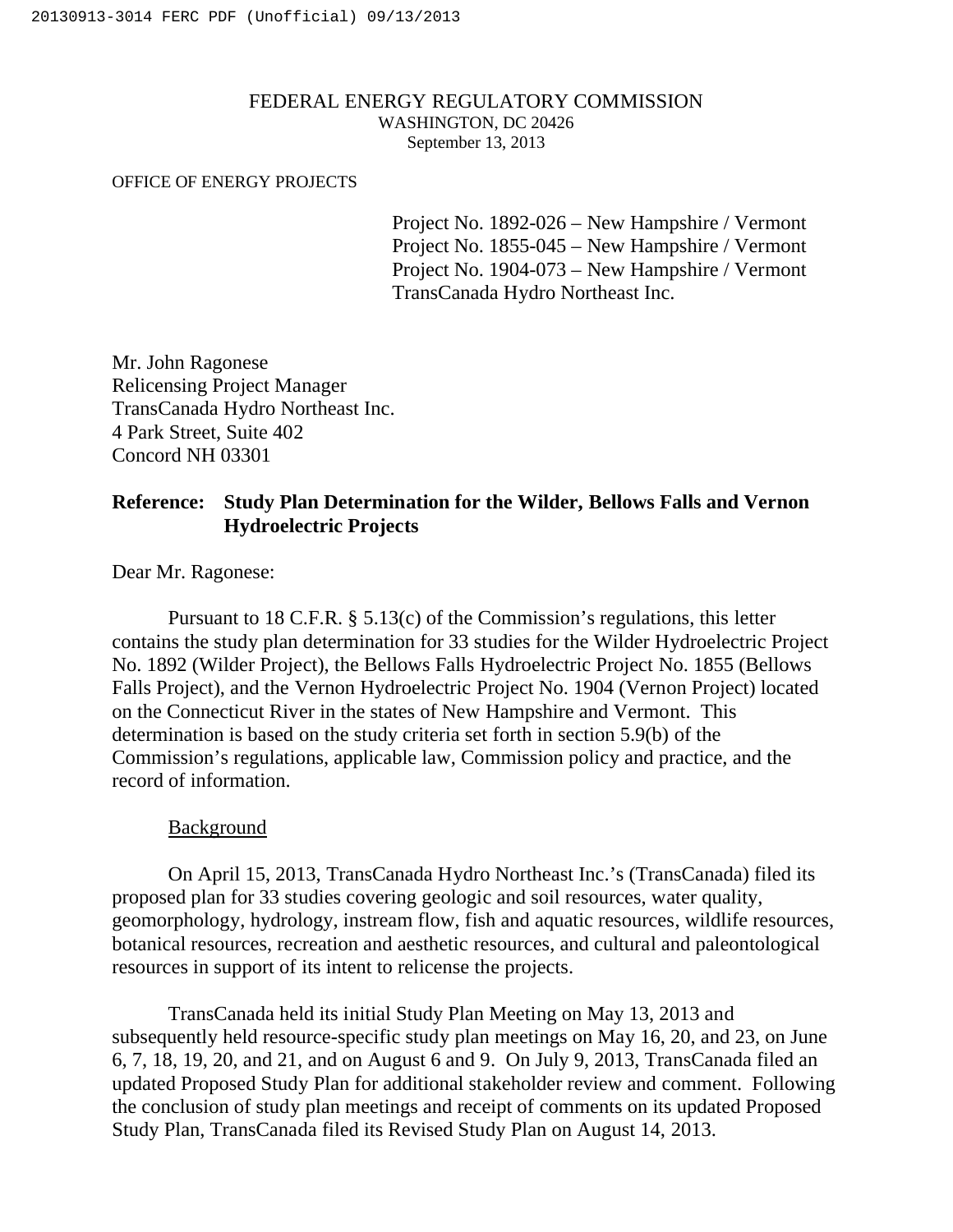2

Comments on the 33 studies were filed by: the U.S. Fish and Wildlife Service (FWS); the National Park Service (NPS); the New Hampshire Department of Environmental Services (NHDES); the New Hampshire Fish and Game Department (NHFGD); the Vermont Agency of Natural Resources (VANR); the Vermont Division of Historic Preservation; the City of Lebanon, New Hampshire; the Connecticut River Watershed Council (Watershed Council); the Connecticut River Joint Commission (Joint Commission); the American Whitewater Association; New England FLOW; The Nature Conservancy; the Appalachian Mountain Club; the Vermont River Conservancy; the Friends of the Connecticut River Paddlers' Trails; the Narragansett Indian Tribal Historic Preservation Office; the Nolumbeka Project; Two Rivers-Ottauquechee Regional Commission (Two Rivers); and F.William and Jennifer Lipfert.

#### Aquatic Resource Studies

On August 27, 2013, Entergy announced that it plans to decommission its Vermont Yankee Nuclear Power Plant (Vermont Yankee) during the fourth quarter of 2014. Vermont Yankee withdraws its cooling water from and discharges it back to TransCanada's reservoir for the Vernon Project. The Vernon reservoir is located immediately upstream of FirstLight Hydro Generating Company's reservoir for the Turners Falls Hydroelectric Project No. 1889. Operation of Vermont Yankee has increased Connecticut River water temperatures within the Vernon reservoir and downstream through the Turners Falls Project since the plant went into operation in 1972. Because this will no longer be the case after 2014, TransCanada's proposed aquatic studies may produce unusable data if conducted during 2014 while Vermont Yankee is still operating. Because of this unusual circumstance, we are not issuing a determination on 20 of TransCanada's proposed aquatic resource studies at this time<sup>1</sup> but are addressing the 13 studies that are not likely to be influenced by the presence or absence of Vermont Yankee's operation.

We intend to hold a technical meeting to obtain more information on the proposed Vermont Yankee decommissioning and hear from the licensee and stakeholders on any necessary adjustments to the proposed and requested study designs and/or schedules. Additional detail on the technical meeting will be provided soon. Thereafter, we will issue a study plan determination on the aquatic resource studies.

#### General Comments

 $\overline{a}$ 

A number of the comments received do not address study plan issues. This determination does not address these comments, but rather addresses comments specific to the merits of the proposed studies submitted pursuant to section 5.13 of the Commission's regulations and comments received thereon.

 $<sup>1</sup>$  Appendix C includes a list of all proposed and requested studies that staff have</sup> identified as potentially affected by the decommissioning of Vermont Yankee.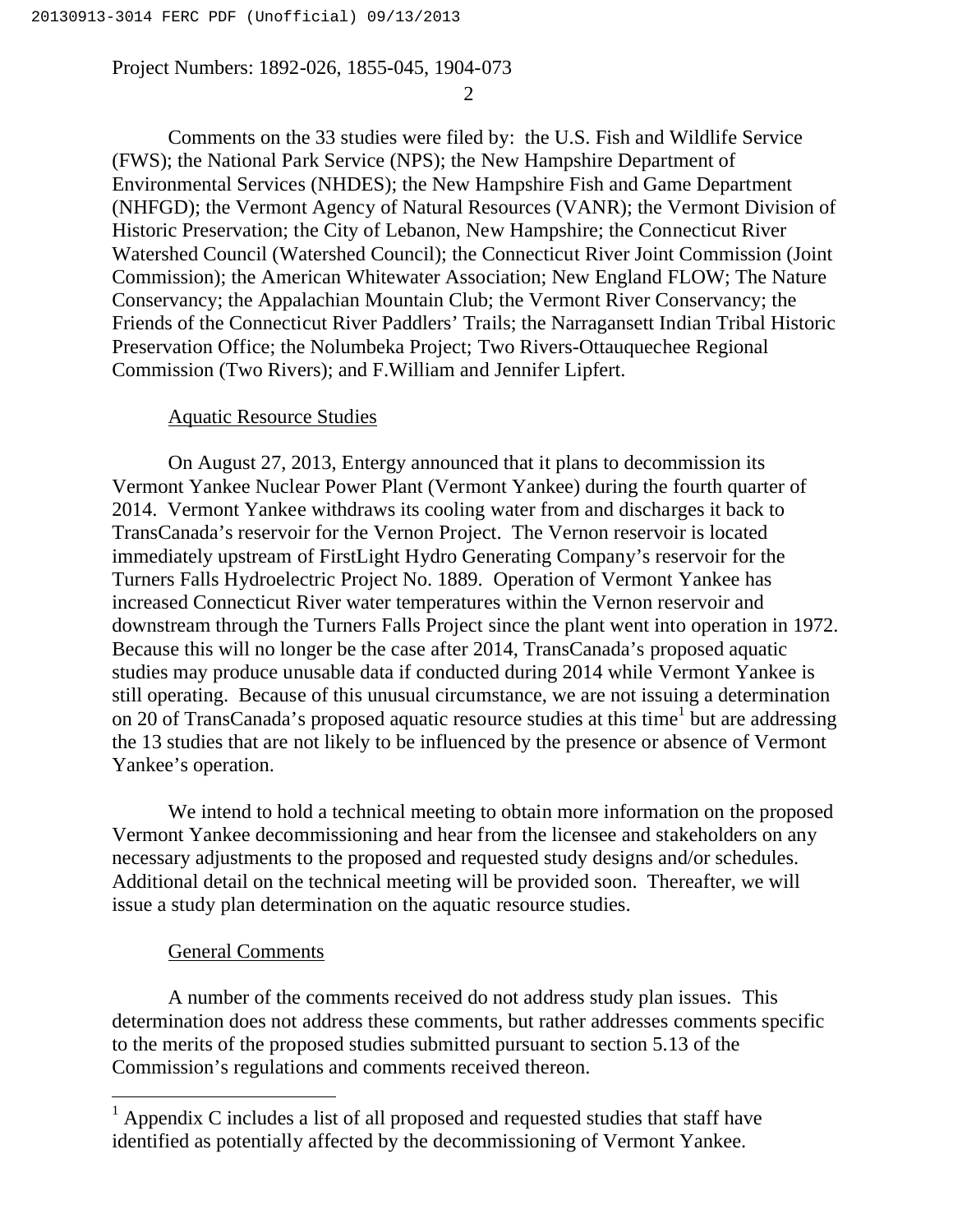3

#### Study Plan Determination

Of the 13 studies proposed by TransCanada and addressed in this study plan determination, six are approved with staff-recommended modifications and seven are approved as filed by TransCanada (see Appendix A). No additional studies are being required. The specific modifications to the study plan and the basis for modifying TransCanada's study plan, and the reasons for not adopting the additional studies are discussed in Appendix B. Although Commission staff considered all study plan criteria in section 5.9 of the Commission's regulations, only the specific study criteria that are particularly relevant to the determination are referenced in Appendix B.

As discussed in Appendix B, of the six modified study plans TransCanada is required to file one for Commission approval (study 4 *Hydraulic Modeling Study*). TransCanada must file the modified study within 90 days from the date of this letter and allow at least 30 days for the identified stakeholders to comment on the proposed modifications. TransCanada must include in its filing copies of any comments, a discussion of how comments are addressed, and its reasons for not adopting any recommendations.

Nothing in this study plan determination is intended, in any way, to limit any agency's proper exercise of its independent statutory authority to require additional studies. In addition, TransCanada may choose to conduct any study not specifically required herein that it feels would add pertinent information to the record.

If you have any questions, please contact Ken Hogan at (202) 502-8434.

Sincerely,

Jeff C. Wright **Director** Office of Energy Projects

Enclosures: Appendix A -- Approved and modified studies subject to this determination Appendix B -- Staff's recommendations on proposed and requested studies Appendix C -- List of proposed and requested studies that we have identified as potentially affected by the decommissioning of Vermont Yankee

cc: Mailing List Public Files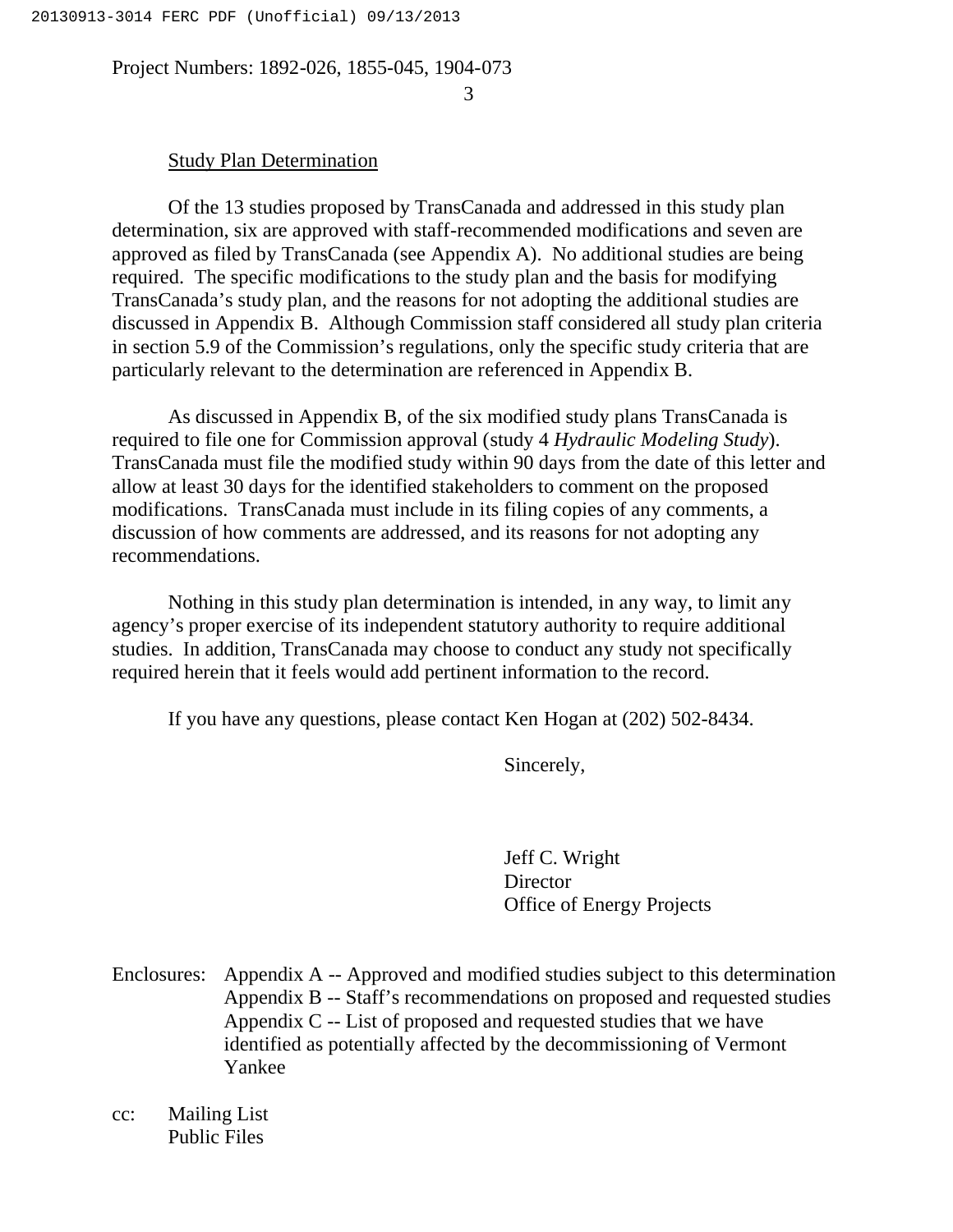## **APPENDIX A**

## **SUMMARY OF DETERMINATIONS ON PROPOSED AND REQUESTED STUDY MODIFICATIONS AND STUDIES REQUESTED BUT NOT ADOPTED BY TRANSCANADA**

| <b>Study</b>                                                                  | <b>Recommending</b><br><b>Entity</b> | <b>Approved</b> | <b>Approved</b><br>with<br><b>Modifications</b> | <b>Not</b><br><b>Required</b> |
|-------------------------------------------------------------------------------|--------------------------------------|-----------------|-------------------------------------------------|-------------------------------|
| 1 -- Historical Riverbank<br>Position and Erosion<br>Study                    | TransCanada                          | X               |                                                 |                               |
| 2 -- Riverbank Transect<br>Study                                              | TransCanada                          |                 | X                                               |                               |
| 3 -- Riverbank Erosion<br>Study                                               | TransCanada                          |                 | X                                               |                               |
| 4 -- Hydraulic Modeling<br>Study                                              | TransCanada                          |                 | X                                               |                               |
| 5 -- Operations Modeling<br>Study                                             | TransCanada                          |                 | X                                               |                               |
| 26 -- Cobblestone and<br>Puritan Tiger Beetle                                 | TransCanada                          | X               |                                                 |                               |
| 27 -- Floodplain, Wetland,<br>Riparian, and Littoral<br><b>Habitats Study</b> | TransCanada                          | X               |                                                 |                               |
| 28 -- Fowler's Toad<br>Survey                                                 | TransCanada                          | X               |                                                 |                               |
| 29 -- Northeastern<br><b>Bulrush Survey</b>                                   | TransCanada                          | X               |                                                 |                               |
| 30 -- Recreation Facility<br>Inventory, Use & Needs<br>Assessment             | TransCanada                          |                 | X                                               |                               |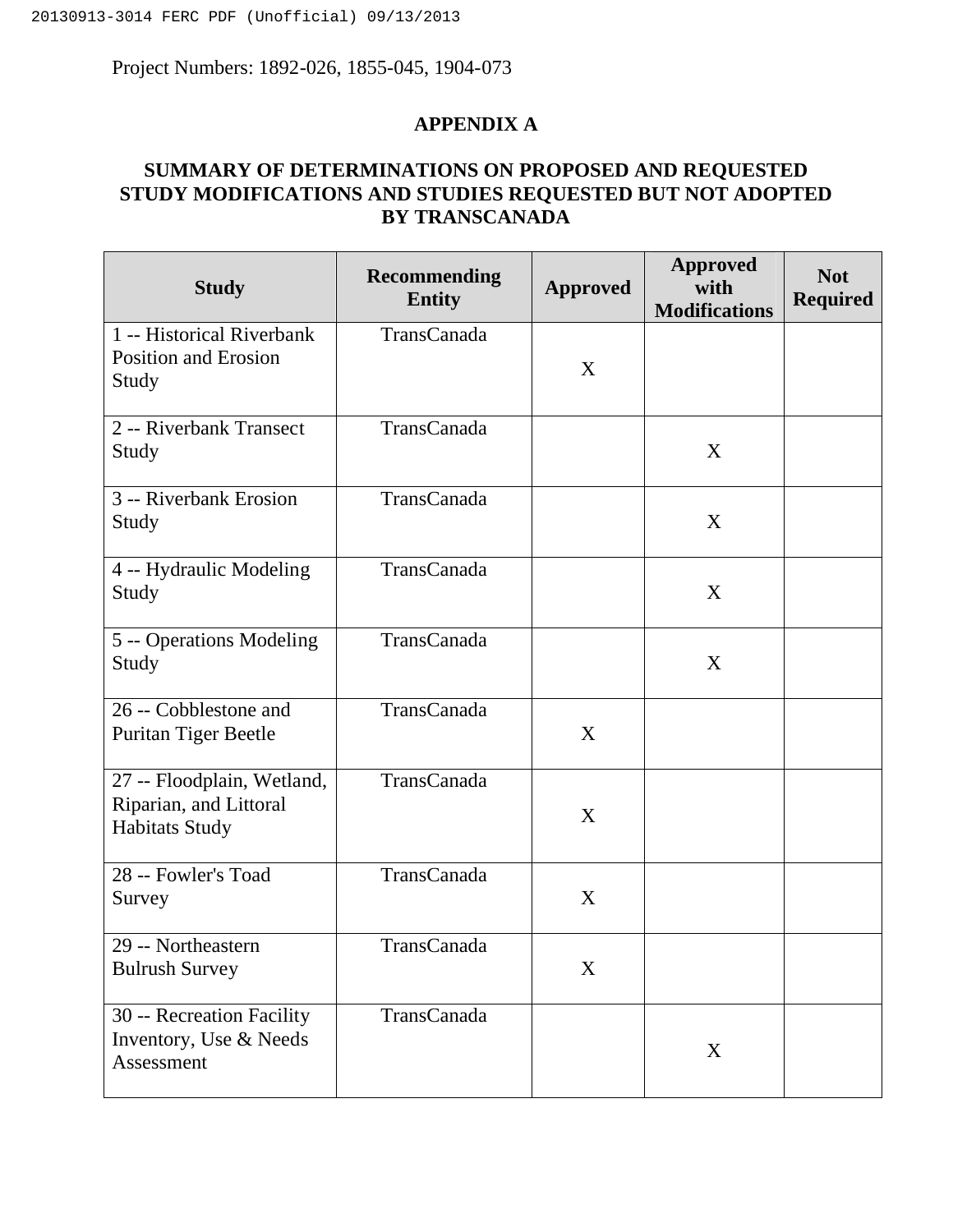| <b>Study</b>                                                                           | <b>Recommending</b><br><b>Entity</b>                                                                                                                                                               | <b>Approved</b> | <b>Approved</b><br>with<br><b>Modifications</b> | <b>Not</b><br><b>Required</b> |
|----------------------------------------------------------------------------------------|----------------------------------------------------------------------------------------------------------------------------------------------------------------------------------------------------|-----------------|-------------------------------------------------|-------------------------------|
| 31 -- Whitewater Boating<br><b>Flow Assessment:</b><br><b>Bellows and Sumner Falls</b> | TransCanada                                                                                                                                                                                        |                 | X                                               |                               |
| 32 -- Bellows Falls<br><b>Aesthetic Flow Study</b>                                     | TransCanada                                                                                                                                                                                        | X               |                                                 |                               |
| 33 -- Cultural and Historic<br><b>Resources Study</b>                                  | TransCanada                                                                                                                                                                                        | X               |                                                 |                               |
| Project Economic Impact<br>Study                                                       | <b>Joint Commission</b>                                                                                                                                                                            |                 |                                                 | X                             |
| <b>Whitewater Park</b><br><b>Feasibility Study</b>                                     | New England FLOW,<br>American<br>Whitewater,<br>Appalachian<br>Mountain Club, NPS,<br>Vermont River<br>Conservancy, Friends<br>of the Connecticut<br>River Paddlers' Trail                         |                 |                                                 | X                             |
| <b>Contingent Valuation</b><br>Study                                                   | New England FLOW,<br>American<br>Whitewater,<br>Appalachian<br>Mountain Club,<br>Vermont River<br>Conservancy, Friends<br>of the Connecticut<br>River Paddlers' Trail,<br><b>Watershed Council</b> |                 |                                                 | X                             |
| Climate Change and<br><b>Continued Project</b><br>Operations                           | FWS, VANR,<br>NHDES, Joint<br>Commission,<br><b>Watershed Council</b>                                                                                                                              |                 |                                                 | X                             |

A-2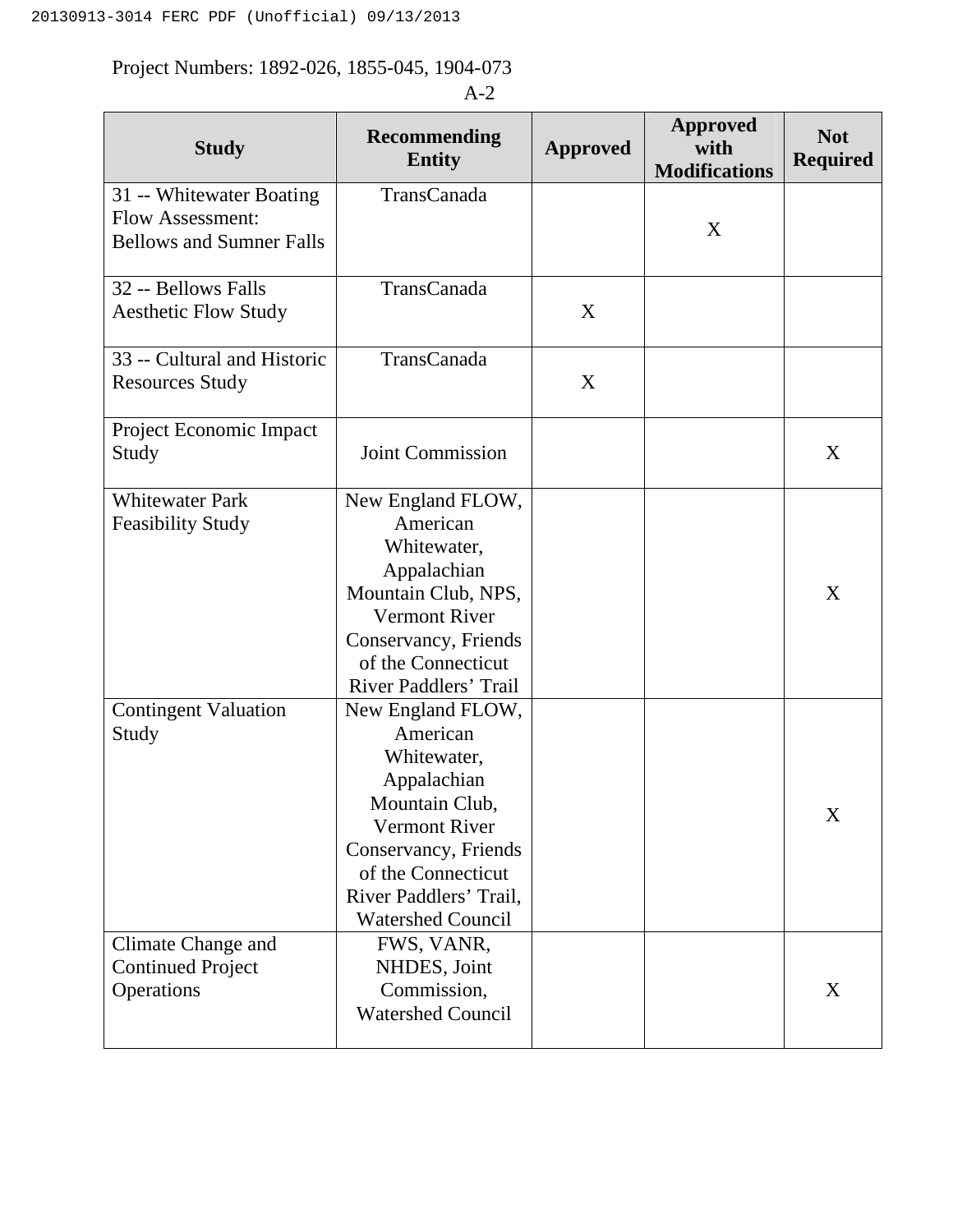#### **APPENDIX B**

## **STAFF'S RECOMMENDATIONS ON PROPOSED AND REQUESTED STUDY MODIFICATIONS AND STUDIES REQUESTED**

The following discusses staff's recommendations on studies proposed by TransCanada and participants' requests for study modifications and additional studies. We base our recommendations on the study criteria outlined in the Commission's regulations [18 C.F.R. section 5.9(b)(1)-(7)]. Except as explained below, the revised study plan filed on August 14, 2013, as modified below, adequately addresses all study needs at this time.

#### **I. Requests for Study Modifications**

#### **Study 2 - Riverbank Transect Study**

Fluctuating water levels and flows due to project operations may cause riverbank erosion. TransCanada's plan is to monitor riverbank erosion at 20 transects with repeated cross-sections, ground photographs, and water-level monitoring. TransCanada's observations regarding changing water levels and the timing of bank erosion would provide information to establish whether water-level fluctuations and increased shear stresses caused by project operations correlate with erosion in project-affected areas.

#### *Monitoring Frequency*

#### Applicant's Proposed Study

TransCanada would conduct surveys a minimum of four times per year for two years. The schedule of the proposed annual surveys is immediately after high spring flows; in early summer, in late summer; and in late fall with additional surveys within 15 days of any significant high-water event.

#### Comments on the Study

The Watershed Council and VANR request bi-weekly surveys at the selected transects for a period of one full year. VANR states that more frequent monitoring would provide a look at changes in the stream banks in the absence of high-water events. The commenters explain that FirstLight should monitor more frequently because daily fluctuations cause erosion to occur slowly.

TransCanada states that there is no information on erosion rates that would support the significant effort associated with monitoring the sites on a bi-weekly interval. It explains that the study plan is intended as a starting point to gather information on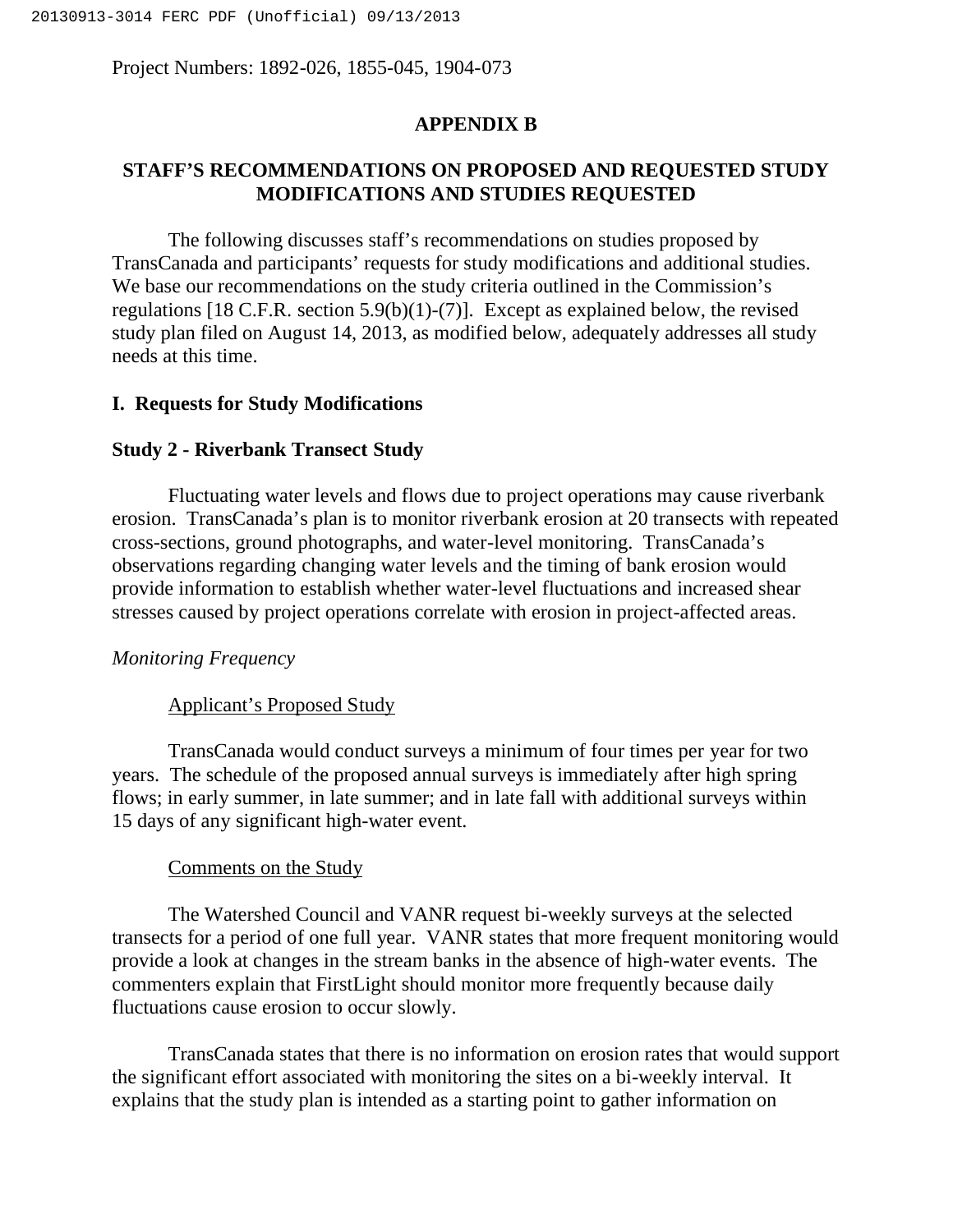#### B-2

existing erosion rates. TransCanada points out that its study plan includes consultation with interested stakeholders and suggests that it would consider increased monitoring based on the initial survey results.

#### Discussion and Staff Recommendation

Erosion can either occur at a slow rate over a long period, or suddenly as a result of a significant flow or geologic event. TransCanada's proposed survey schedule is sufficient to estimate the slower rate of erosion caused by daily operations. Higher rates of erosion caused by significant events would be documented by TransCanada's proposal to survey within 15 days of each high-flow event. In any case, the aftermath of masswasting events should be evident even under the proposed quarterly monitoring due to the large amount of soil loss generally associated with such events. The commenters' suggested bi-weekly monitoring would not definitively identify the circumstances that finally caused a mass-wasting event.

The proposed study frequency for resurveying each transect, a minimum of four times per year, is consistent with generally accepted scientific principles (section 5.9(b)(6)). The level of effort and costs required by the recommended bi-weekly monitoring would not necessarily result in additional useful information over the proposed study (section 5.9 (b)(7)).

As a result, we do not recommend incorporating the requested modification for biweekly monitoring in the study plan.

Finally, our review of TransCanada's study plan indicates that TransCanada did not specifically define the flow value that would trigger a high-flow event survey (section 5.9 (b)(6)). Therefore, for the purposes of this study, we recommend that TransCanada define a "high-flow event" as follows: a flow greater than 35,000 cfs at Wilder, 44,000 cfs at Bellows Falls, and 49,000 cfs at Vernon. These flow events approximate the annual flood flow, as calculated by a 1.5-year probability recurrence interval.

## *Transect Site Selection below Vernon Dam*

#### Applicant's Proposed Study

TransCanada proposes to study erosion rates and causes at 20 transects in the project impoundments and downstream of at least two project dams. It would select the transect locations in consultation with a technical working group.

In its revised study plan, TransCanada proposes to include the 1.5-mile section below Vernon dam in the study scope because it has information for this site that it has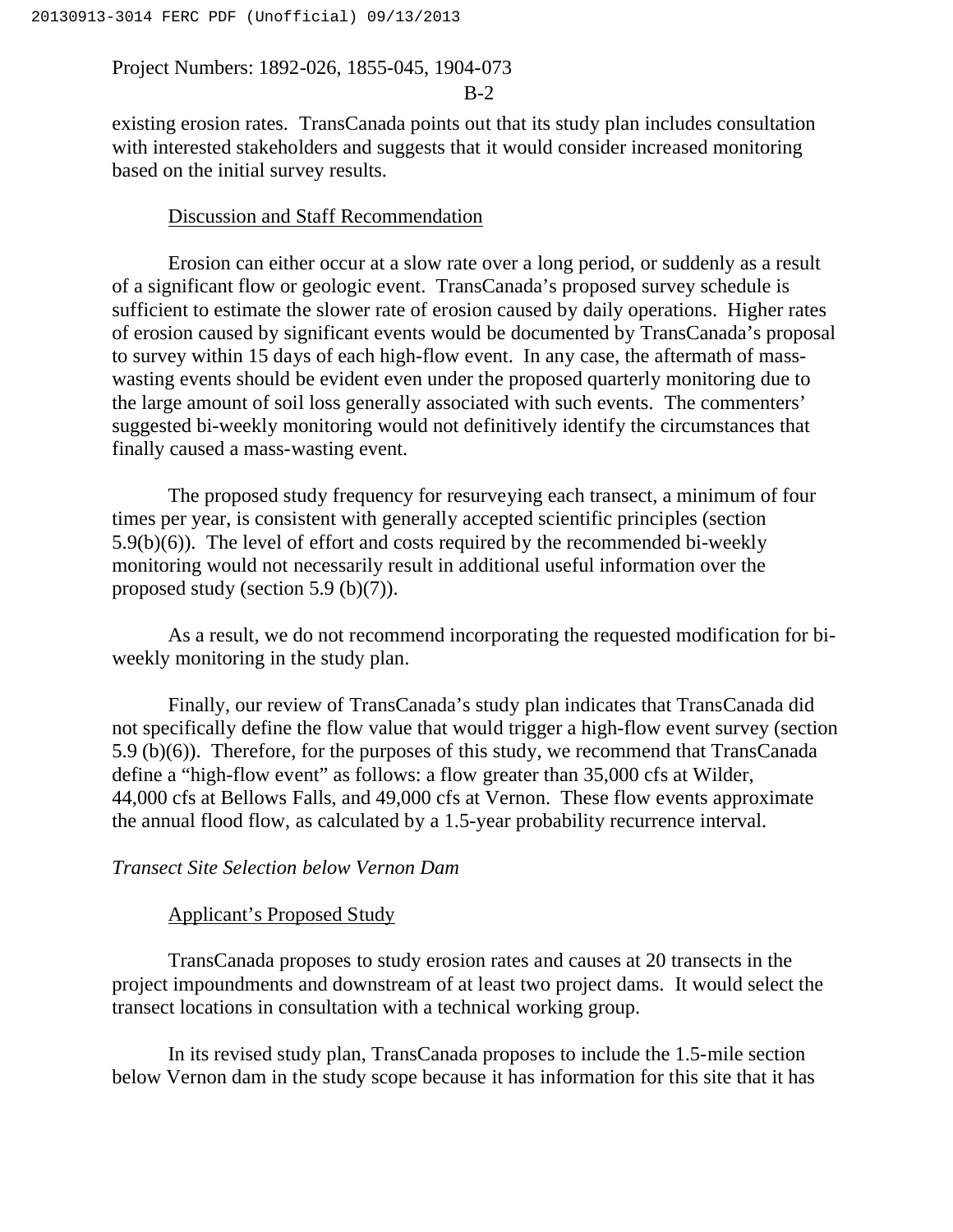$\overline{a}$ 

## Project Numbers: 1892-026, 1855-045, 1904-073

#### B-3

obtained through ongoing monitoring. TransCanada added that it will include this information "in some manner" in the study. $2^2$ 

#### Discussion and Staff Recommendation

An extremely large area of erosion has developed immediately below the Vernon dam, especially on the eastern, New Hampshire side of the river. Recognizing the potential threat of erosion at this site to Vernon dam's structural integrity, under the current license the Commission staff has required TransCanada to perform biennial surveys on the "east bank" site downstream of Vernon. The biennial survey tracks longterm trends and allows for an assessment of the need for remediation. Unlike the proposed relicensing study, the ongoing monitoring does not attempt to analyze the cause of the erosion.

The goals and objectives of the proposed relicensing study are to track changes on a finer scale than once every two years and attempt to correlate observed changes in erosion with specific project operation or hydrologic events. We are unclear what TransCanada means by stating it will use the information from the ongoing study "in some manner." Because its proposed and ongoing studies have different purposes, just utilizing the existing information from TransCanada's on-going biennial erosion monitoring would not provide the information needed to complete an erosion causation analysis (section  $5.9(b)(7)$ ).

Conducting the study at the existing Vernon dam transect location using the complete methodology outlined in the RSP, which includes analysis of hydraulic fluctuations and soils analysis, would provide information about erosion and Vernon project operation effects, and support a causation analysis that could inform license conditions (section 5.9(b)(5)). Existing photographic and topographic monitoring is on a less frequent basis than the proposed methodology. Therefore, we recommend that TransCanada modify the study plan to include one of the transect locations at the large erosion monitoring site that is currently the subject of biennial monitoring below Vernon dam. TransCanada should also use the results of past monitoring to analyze erosion at this site.

Adding the Vernon dam east bank site into the scope of this study would cost an additional \$20,000 annually for the extra additional field data collection and analysis required by the Transect Study (section 5.9(b)(7)).

 $2$  TransCanada's current license requires erosion monitoring and reporting for active erosion sites downstream of Vernon since the mid 1990's.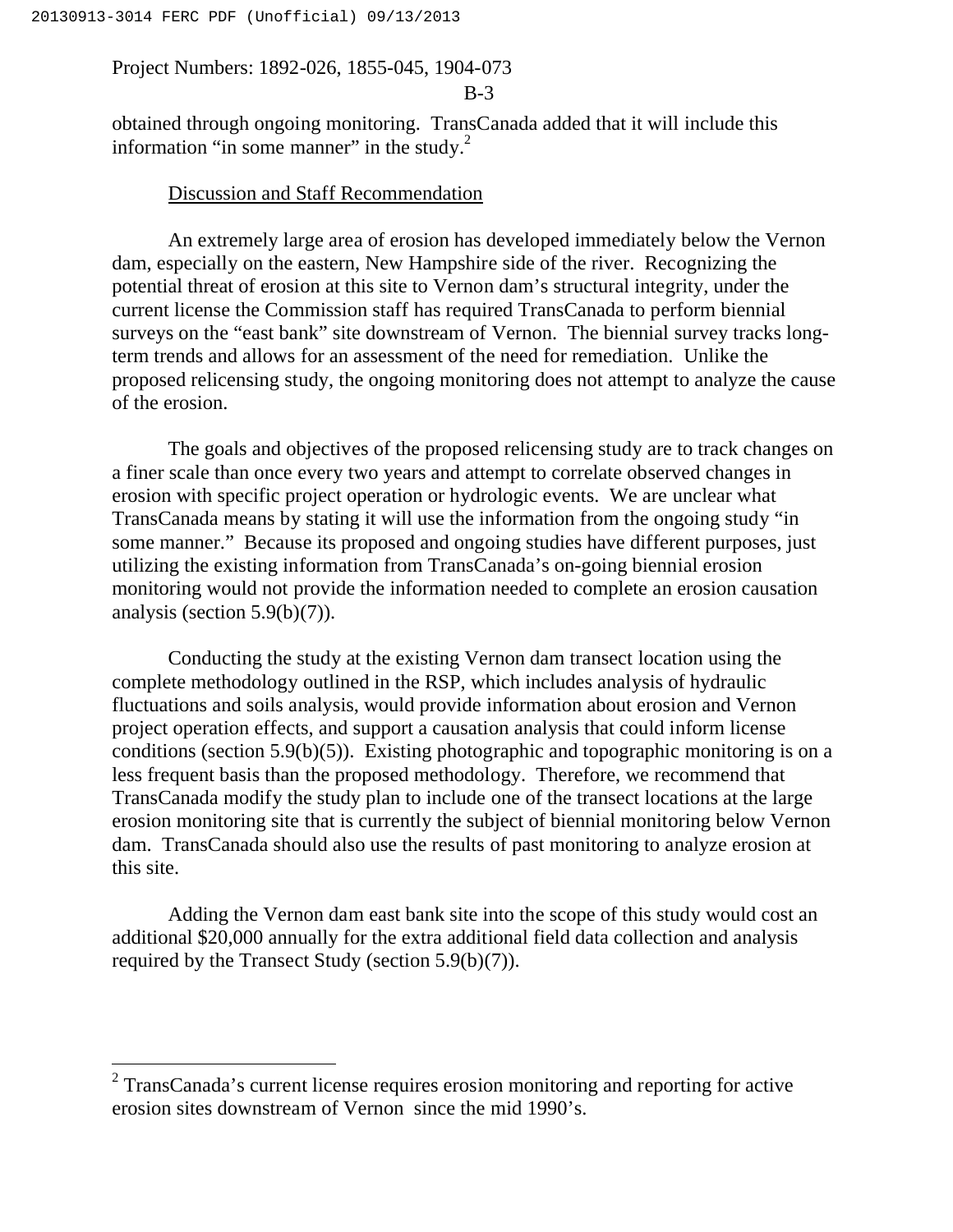B-4

*Monitoring Survey Methods*

#### Applicant's Proposed Study

TransCanada proposes to collect a minimum of 10 survey points along the riverbank slope to capture changes in grade. TransCanada proposes that the survey crew would select the vertical intervals between survey points in the field, based on observable grade changes.

#### Comments on the Study

 $\overline{a}$ 

NHDES and VANR state that the proposed method of monitoring the morphology of the slope by basing vertical survey points on changes in grade would involve some subjectivity from the field survey crew. The agencies requested that TransCanada modify the proposed field methods to collect data on a one-foot interval because a onefoot contour change would capture changes in grade even on high banks. The commenters wish to ensure that TransCanada collects data consistently and feel that this systematic approach would better capture grade breaks. Additionally, NHDES requested more information on survey methods to capture bank areas with notching and undercutting where the use of survey rods is not possible.

#### Discussion and Staff Recommendation

The reported average bank height of the lower Connecticut River is 10 to 15 feet.<sup>3</sup> As such, TransCanada's proposed method for a minimum of 10 survey points would result in slope geometry data collected at 1- to 1.5-foot intervals for the average bank, an acceptable frequency to characterize slope geometry (section  $5.9(b)(6)$ ). It is standard practice to utilize additional survey points to accurately describe slope geometry for slopes greater than the average; however, requiring every monitored slope to be characterized with 1-foot survey intervals may not provide valuable data, but it would increase the cost of the field effort (section 5.9(b)(7)).

We do not recommend that TransCanada modify the study survey methods to specifically require that it collect riverbank slope geometry data at 1-foot intervals. However, to systematically define the shape of the transects, we recommend modifying the survey methods so that each transect contains a minimum of 10 equally spaced points, as well as any additional points required to capture grade breaks (section 5.9(b)(6)). We do not anticipate any increased costs because of the modification.

Regarding NHDES' request for more information on survey methods to capture bank areas with notching and undercutting, we note that a standard survey practice is to

<sup>&</sup>lt;sup>3</sup> Kleinschmidt, 2010. Lower Connecticut River Shoreline Survey Report.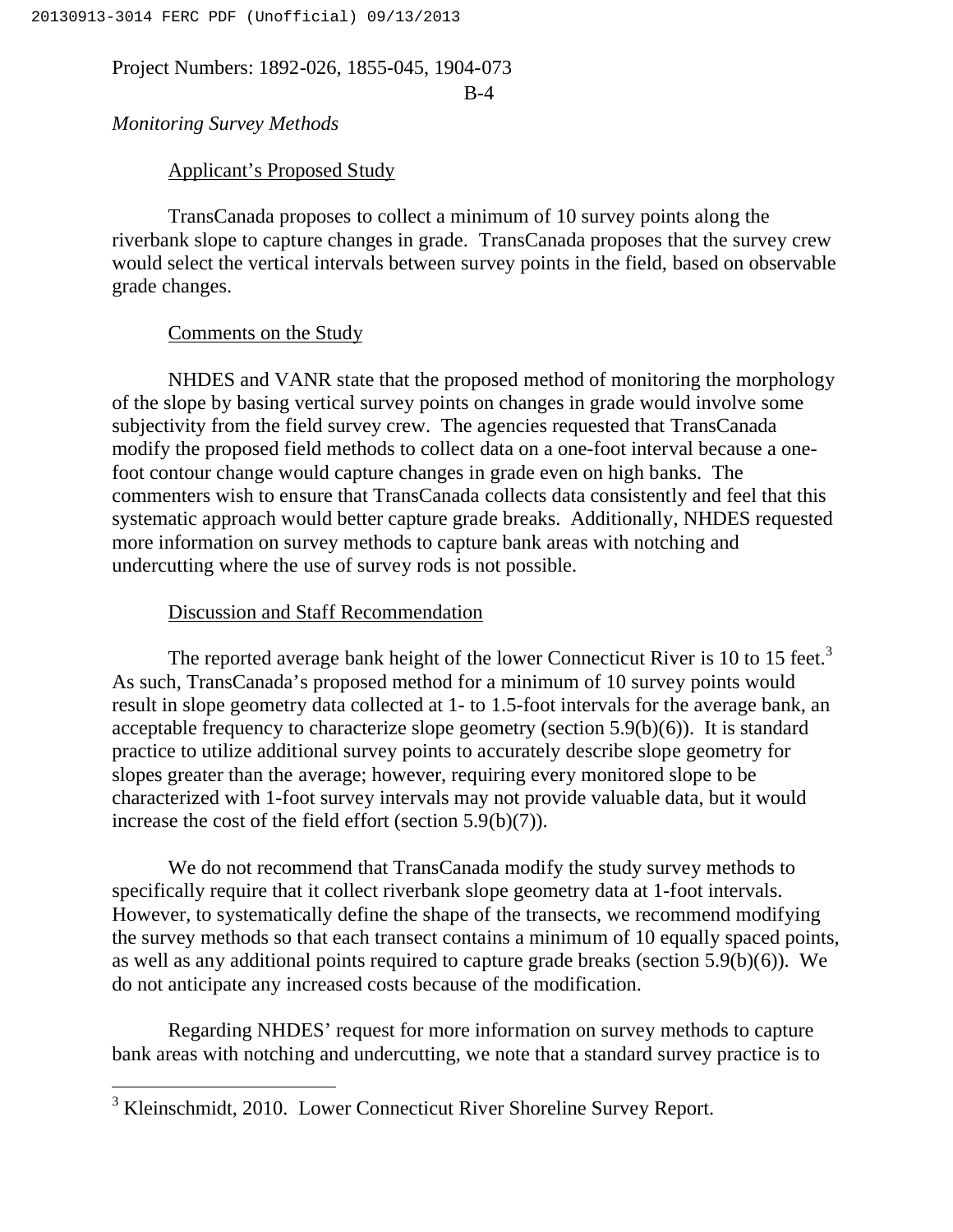#### $B-5$

perform offsets from a point that can be collected, or to collect a survey shot directly on the ground with the survey prism. Both of these techniques would be appropriate for notched or undercut areas (section 5.9(b)(6)).

## *Duration of Water Level Logger (Transducer) deployment*

## Applicant's Proposed Study Plan

TransCanada proposes to use automatic data loggers and transducers to collect water level data for this study. TransCanada proposes to remove these water level loggers from the stilling wells for the winter period when they would be vulnerable to winter ice conditions.<sup>4</sup> TransCanada also proposes to use the data from these water level loggers to calibrate the two hydraulic models discussed in study 4, Hydraulic Modeling Study.

#### Comments on the Study

NHDES requests that TransCanada deploy its proposed water level loggers for as long as possible during the winter, leave them in place until the river begins to freeze, and then replace them as soon as ice no longer poses a threat. NHDES comments that its review of the USGS Walpole gage record shows significant winter fluctuation in flow and stage during January 2013, and winter data collection would capture that operation.

#### Discussion and Staff Recommendation

To validate and calibrate the two hydraulic models, it is appropriate that the calibration data captured by the water level loggers represent a wide range of reservoir elevations and river flow conditions. However, for reasons discussed below, it is not critical that TransCanada calibrate the models with flows and river elevations from each of the four seasons.

The seasonal flow pattern in the Connecticut River is high flows in April and May, low flows from July through September, and increasing flows in the fall. Having data for calibration across the seasonal flow extremes and operational variations will produce a reliable model capable of reliably simulating the full range of flow and operating conditions (section 5.9(b)(6)).

TransCanada's proposal to deploy water level loggers from April through November would avoid harsh winter conditions that may damage equipment, and capture the necessary data on project operations across annual high and low flows of the river and, therefore, would support the calibration and verification of the two hydraulic models

 $\overline{a}$ 

<sup>&</sup>lt;sup>4</sup> We interpret this to mean December through March.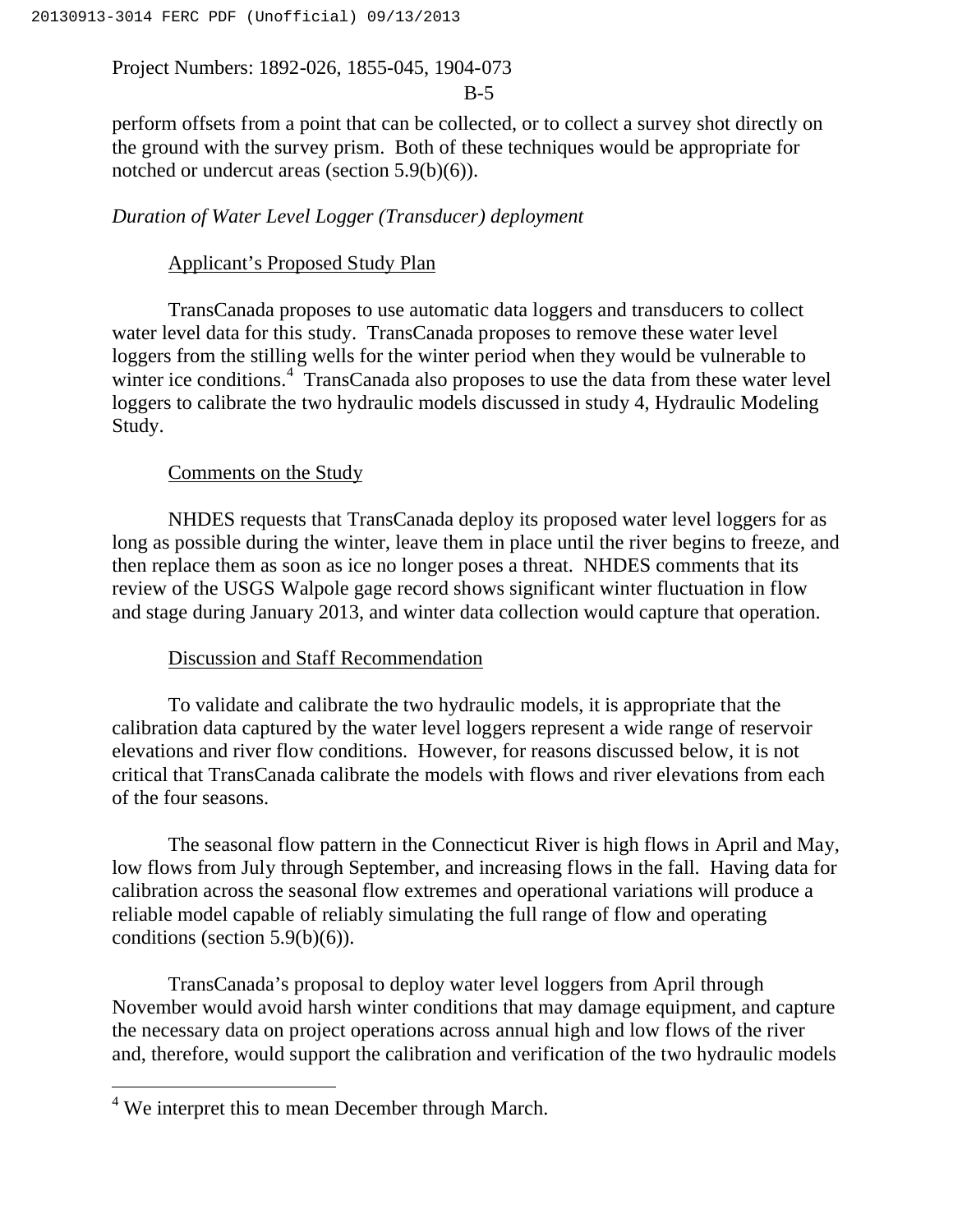#### B-6

outlined in study 4 (section 5.9(b)(6)). As such, it is not necessary that TransCanada deploy the water level logger data during the winter months and we do not recommend it.

#### **Study 3 - Riverbank Erosion Study**

Project operations may affect riverbank erosion due to fluctuating water levels and flows. The goal of the study is to provide baseline data relative to erosion in projectaffected areas by determining the locations of erosion, comparing these locations with previously compiled maps, characterizing erosion processes, ascertaining likely causes of erosion, and identifying the effects of erosion on other resources. The study would map riverbank erosion throughout the project impoundments by using existing maps and conducting field surveys. TransCanada will ascertain causes of erosion by identifying the propensity of erosion to occur with certain conditions. TransCanada will use the results of the Hydraulic Modeling Study (study 4) and the Riverbank Transect Study (study 2) to establish these associations and to identify the major factors that contribute to erosion. The Riverbank Erosion Study includes periodic topographic and photographic surveying and detailed monitoring of soils and water level fluctuations at 20 specific transect sites selected for the Riverbank Transect Study.

#### *Slope Stability Analysis*

## Applicant's Proposed Study

TransCanada does not propose to conduct a geotechnical slope stability analysis at each of the 20 riverbank transect sites.

#### Comments on the Study

The Joint Commission requests that the Riverbank Erosion Study include a geotechnical slope stability analysis at each of the 20 riverbank transect sites selected in study 2. The Joint Commission does not say how TransCanada would utilize the data. TransCanada has not adopted the request saying it is premature. TransCanada believes that its proposed periodic meetings with the Erosion Working Group to solicit comments to strengthen data collection and analysis of erosion causes would be sufficient to meet information needs.

#### Discussion and Staff Recommendation

A geotechnical slope stability analysis is an intensive design study involving soil borings, soil laboratory strength testing, soil moisture testing, and installation of piezometers. Engineers typically perform geotechnical slope stability analyses for specific critical locations when the embankment must meet certain safety factor criteria; for example, embankments above highways or embankments forming containment dikes.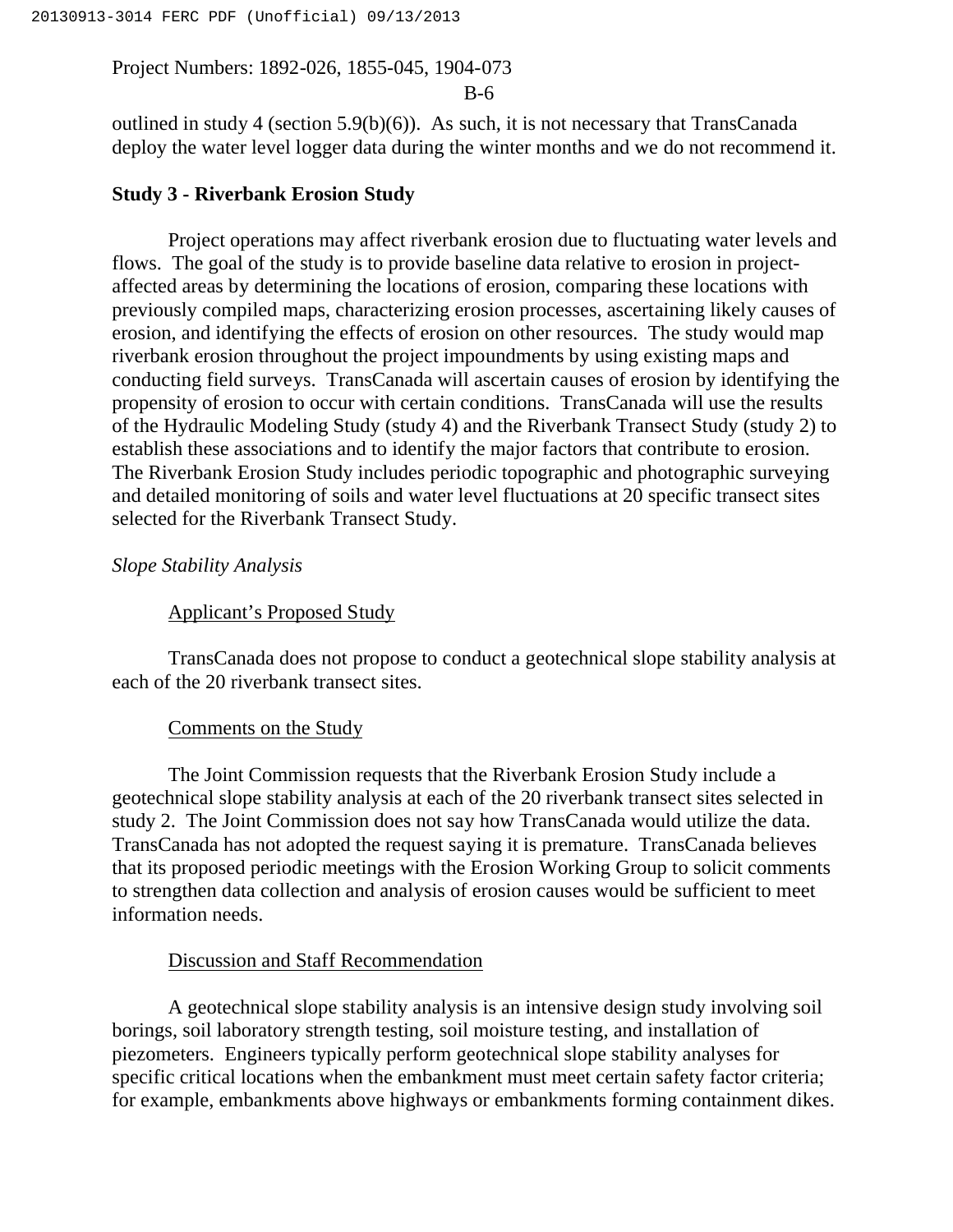#### B-7

Such an analysis could be useful in designing an embankment for a site-specific mitigation measure. However, because mitigation proposals and designs are premature at this stage of the licensing process, it is unclear how the requested information would inform potential license conditions (section 5.9(b)(5)).

#### *Comparison between water elevation fluctuations and visual indicators of erosion*

#### Applicant's Proposed Study

TransCanada does not propose to compare water level fluctuations caused by project operations with streambank elevations where there are visual signs of erosion to determine if there is a correlation.

#### Comments on the Study

NHDES requests that the study compare the water level fluctuations caused by project operations with elevations along the riverbank where there is a lack of vegetation, undercutting, or other visual signs of erosion and determine if there is a correlation. NHDES requests that TransCanada correlate visible indicators of erosion with projectcaused water level fluctuations. TransCanada did not adopt the requested study modification saying that the study objectives already responds to this request.

#### Discussion and Staff Recommendation

Study 2 - Riverbank Transect Survey - already includes detailed and repeated topographic and photographic surveys and water level measurements at 20 transect sites. NHDES requested the analysis where there is a lack of vegetation, undercutting, or other visual signs of erosion, which based on information in the Lower Connecticut River Shoreline Survey prepared by Kleinschmidt for TransCanada, could be as many as 170 sites. Implementing the request for every such location would be very costly and would only provide nominally better information than if applied to a sample population. However, the requested correlation would provide information and would be useful to identify the causes of erosion (section 5.9(b)(5) and (6)). Besides water level fluctuations, other causes of erosion include land use practices, ground water seeps, gullies, and high flows. A stated objective of the study is to ascertain the likely causes of erosion at various locations. Project operations would be a likely cause of erosion where visible signs of erosion closely track project-caused water level fluctuations and TransCanada's proposed study would identify those sites and correlations. The 20 transects selected for study pursuant to study 2 should be representative of known reaches susceptible to erosion. The data and photographs necessary to perform NHDES' requested comparative analysis would already be collected at these locations as proposed by TransCanada and, therefore, the additional analysis would result in negligible additional increased cost to the study (section 5.9(b)(7)).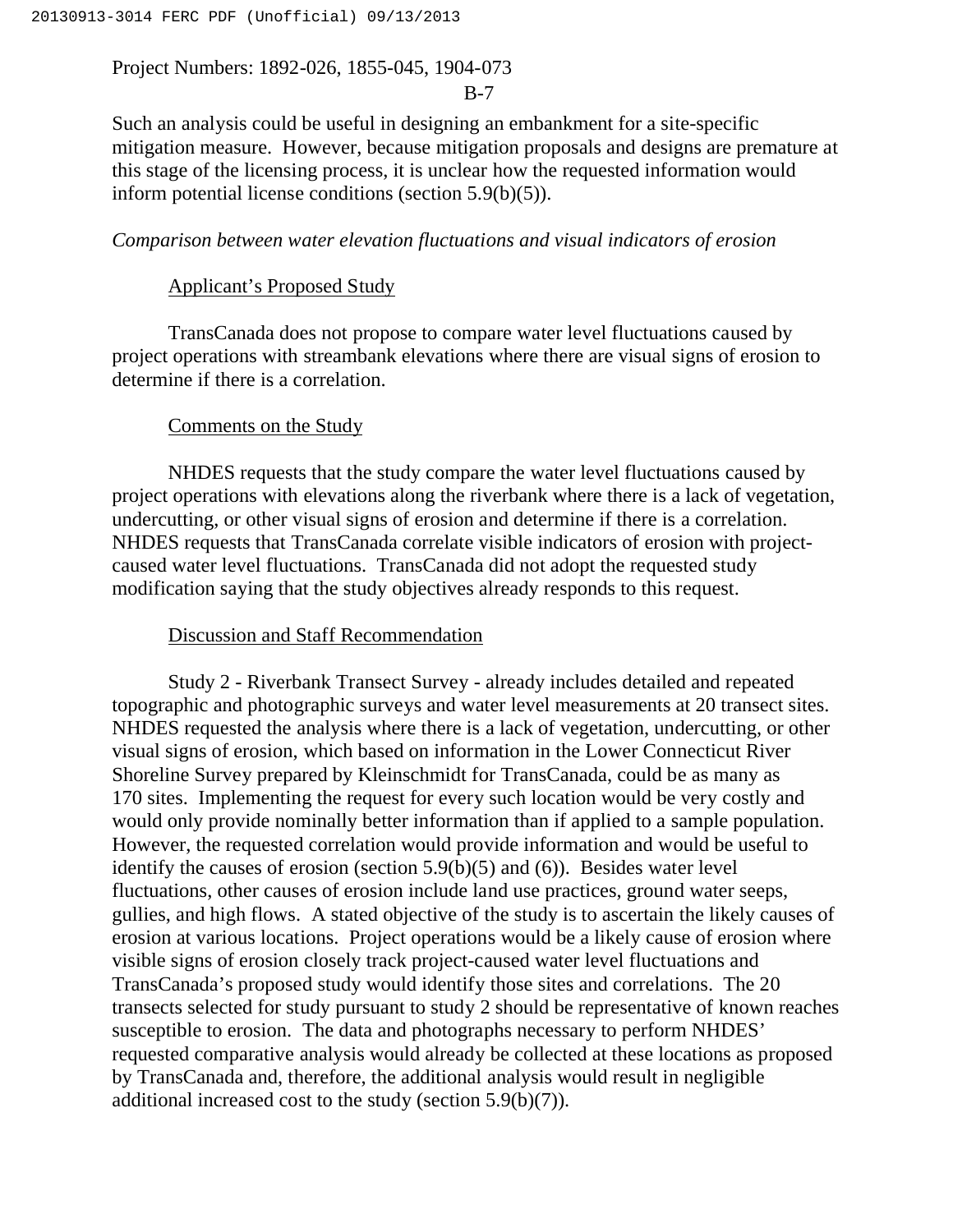As a result, we recommend modifying study 3 to correlate visible indicators of erosion with project-caused water level fluctuations at the 20 transect locations established by study 2. We anticipate that conducting this additional analysis for the 20 transects would increase the costs of the study by \$2,000 (section 5.9(b)(7)).

#### **Study 4 - Hydraulic Modeling Study**

Project operation affects river flows, velocities, and water levels within the reach of the Connecticut River extending from the Wilder impoundment to downstream of Vernon dam. Therefore, TransCanada proposes to describe the relationship between water levels and flows throughout the project reservoirs and affected downstream reaches by developing a HEC-RAS hydraulic model, and to provide information regarding specific relationships at key points of interest (econodes) for the Operations Modeling Study (study 5). TransCanada proposes to use the results of this study to support the assessment of project effects on several study areas including erosion, aquatic resources, terrestrial resources, and recreation.

#### *Velocity Measurements, Calibration, and Verification*

#### Applicant's Proposed Study

TransCanada proposes to collect calibration flow data (i.e., velocity) at transects to verify and validate the HEC-RAS model results.

#### Comments on the Study

NHDES notes that TransCanada's proposal is vague because it does not indicate the number or location of transects at which TransCanada would actually measure velocity for comparison to predicted velocities. Additionally, FWS requests TransCanada explicitly define the range of proposed calibration flows so FWS can assess the applicability of the HEC-RAS model.

#### Discussion and Staff Recommendation

Hydraulic conditions can vary dramatically at a given transect over a range of flows. A series of comparisons between modeled results and measured observations are necessary to verify model results (section 5.9(b)(6)). Therefore, we recommend TransCanada consult with NHDES and FWS to determine the appropriate number and locations of the velocity transects and the appropriate range of calibration flows. TransCanada should file, within 90-days of the date of this letter, and for Commission approval, the proposed transect locations and calibration flows along with any comments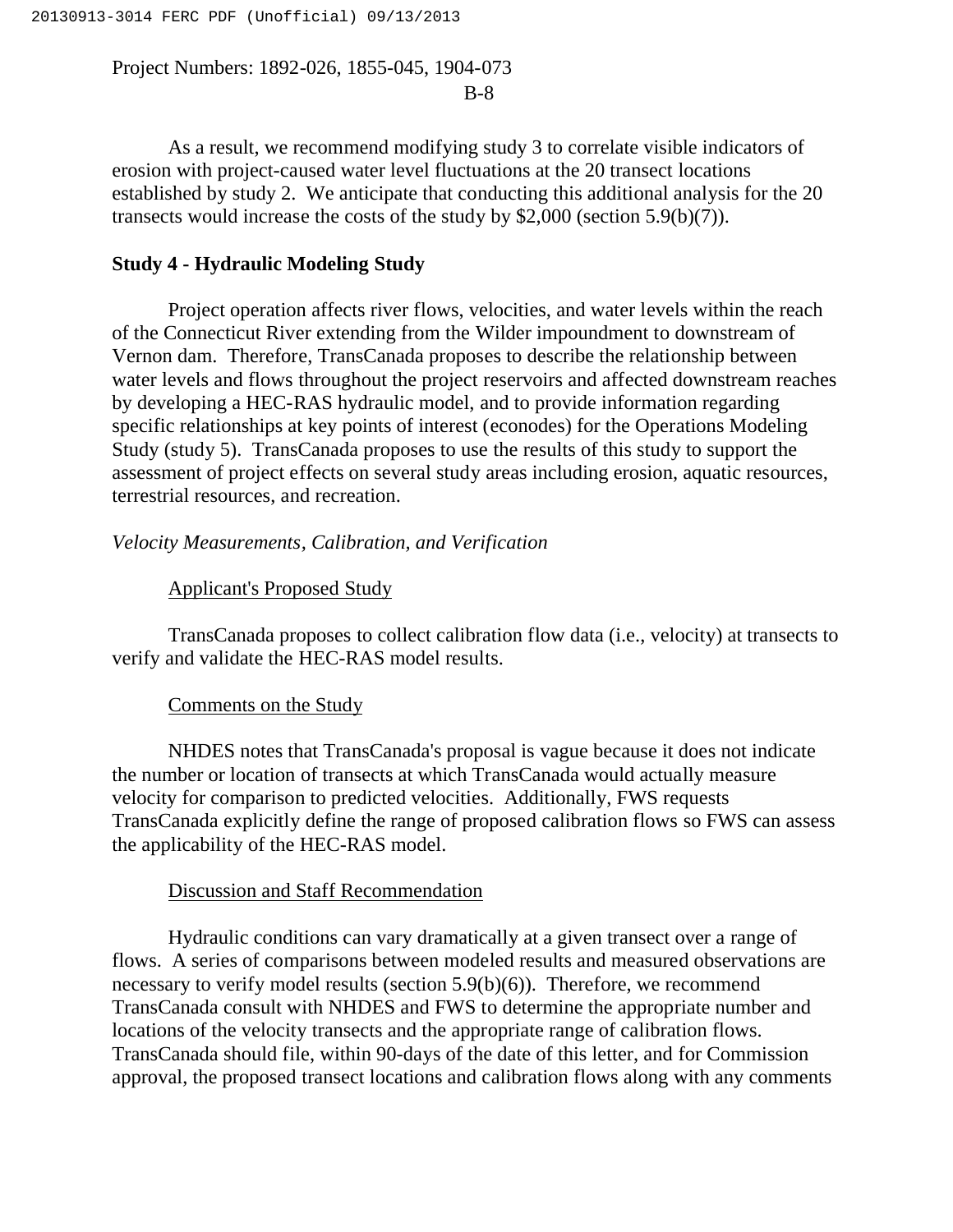#### B-9

on the proposal by NHDES and FWS. If TransCanada does not adopt a recommendation, that filing should include TransCanada's reasons based on project-specific information.

The level of effort and cost of performing this analysis is reasonable (section 5.9(b)(7). We estimate that this recommended study modification would cost approximately \$8,000.

#### *Scenario Alternatives*

#### Applicant's Proposed Study

TransCanada proposes to use the results from resource-specific studies to identify the need for and which operational scenarios to consider (including ramping rates) for model runs.

#### Comments on the Study

NHDES recommends that TransCanada include an iterative process for model development and requests that TransCanada evaluate all additional operational scenarios that result from the initial operational scenario model runs and at the agencies' request. The Watershed Council requests that TransCanada evaluate a sufficient number of operational scenarios to evaluate potential ramping rates.

#### Discussion and Staff Recommendation

Requiring TransCanada to conduct all operational model scenarios requested by stakeholders could result in extraordinary costs and may not provide any significant information to inform the development of license conditions (section 5.9(b)(5) and (7)). We note that year one of the study (2014) involves model development and calibration. TransCanada will refine the model and conduct model runs based on specific areas of interest identified in other resource studies in year two. Section 5.15 of the Commission's regulations requires TransCanada to file an initial study report no later than one year after the Commission's approval of the plan and hold a study plan meeting with participants to discuss the study results and the participant's proposals. This process will allow the participants to recommend specific model runs. Therefore, we do not recommend that TransCanada be required to model all requested operational scenarios and/or ramping rates.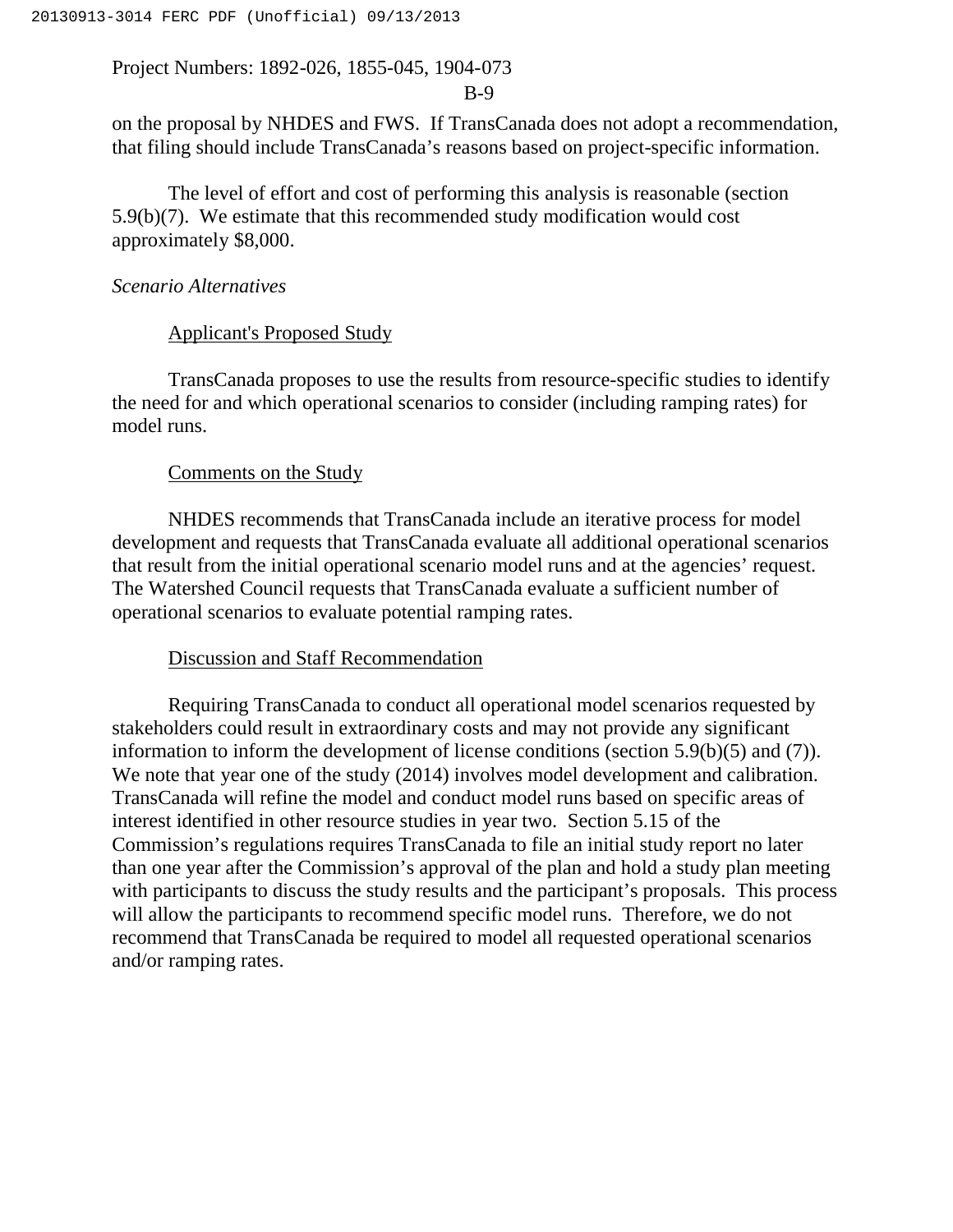B-10

## *Geographic Scope*

#### Applicant's Proposed Study

TransCanada proposes to describe the relationships among water levels and flows throughout the project reservoirs and affected downstream reaches extending approximately 1.5 miles downstream of Vernon dam.

#### Comments on the Study

The Joint Commission requests that TransCanada expand the study area out to the 500-year floodplain. The Joint Commission asserts that the proposed study is not capable of assessing the effects of the existing dams and their operations on a variety of floodplain resources.

TransCanada states that its proposed study would assess project operational effects on floodplain resources and inform various terrestrial studies where those resources exist in the project-affected area.

#### Discussion and Staff Recommendation

The Wilder, Bellows Falls, and Vernon Projects do not have a flood control storage capability and have no ability to alter the inundation area of large flood flows such as a 500-year flood. Therefore, there is no nexus between project operations and effects on the resource in question (section  $5.9(b)(5)$ ). Therefore, we do not recommend extending the scope of the study to the 500-year floodplain.

#### **Study 5 - Operations Modeling Study**

Project operations may affect river flows and water levels within the reach of the Connecticut River extending from the Wilder impoundment to downstream of Vernon dam. TransCanada would use the results of this study to assess project effects on several study aspects including erosion, aquatic resources, terrestrial resources, and recreation.

#### *Inflow Dataset*

#### Applicant's Proposed Study

TransCanada proposes to use a 5-year subset of a 30-year hydrologic record of inflows to evaluate hydrologic and hydraulic conditions under varying inflows and hydroelectric operations.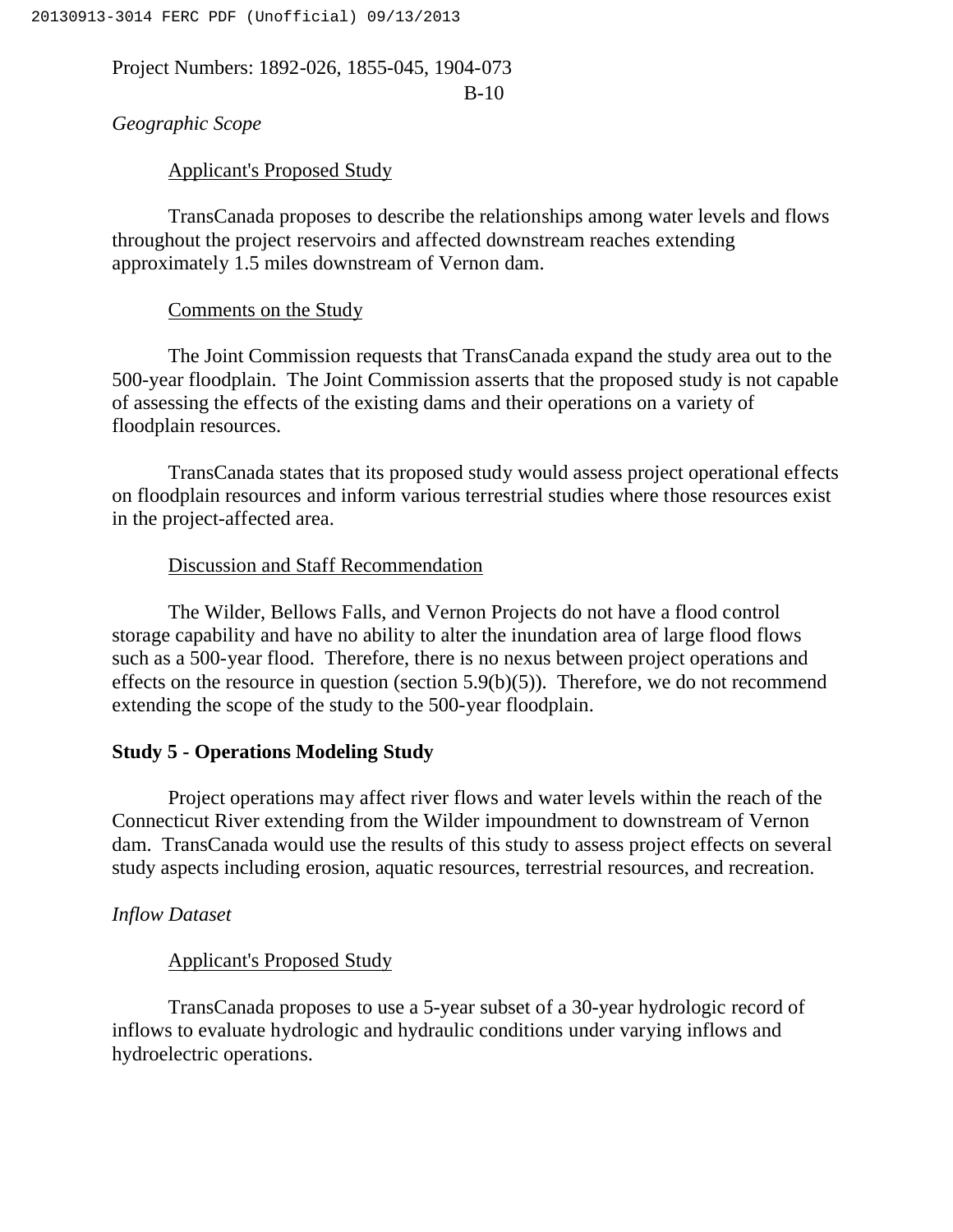## B-11

#### Comments on the Study

NHDES, VANR, the Watershed Council, and The Nature Conservancy request that TransCanada conduct the operations modeling analysis using a longer-term hydrologic record than the proposed 5-year subset. At a minimum, NHDES, VANR, and The Nature Conservancy request that TransCanada provide an analysis to show that the 5-year subset of hydrologic inflows is representative of the longer-term period of record (30 years). Additionally, as part of that analysis, VANR and The Nature Conservancy request that TransCanada show why the operations model does not need to consider carry-over storage (multi-year droughts).

TransCanada states that a properly selected representative subset of the hydrology could provide the information on operational impacts and that its proposed 5-year subset provides a representative range of flow conditions both annually and seasonally. TransCanada believes the subset also represents a wide enough range of annual energy production and thus reflects its operational effects on the river regime. TransCanada states that any effects of annual differences or multi-year wet or dry conditions do not affect its three projects.

#### Discussion and Staff Recommendation

For some projects, a properly selected representative subset of the hydrology could provide information on operational effects. However, the study plan does not include an analysis that shows why TransCanada's 5-year representative hydrologic subset is appropriate for use in the model and how it is representative of the 30-year hydrologic record (section 5.9(b)(6)). The plan also lacks any analysis to show that annual differences or multi-year wet or dry conditions do not affect the operation of its three projects. Therefore, we recommend that TransCanada revise the study plan to include an analysis of the appropriateness of TransCanada's 5-year representative hydrologic subset (section 5.9(b)(6)). Along with showing how the selected years are representative of the longer hydrologic record, the analysis should document why carry-over storage does not need to be considered in the model. We estimate the cost of this analysis and updating the study plan to be \$5,000 to \$10,000 (section 5.9(b)(7)).

#### **Study 27 - Floodplain, Wetland, Riparian, and Littoral Habitats Study**

Project operations, including water level fluctuations and maintenance activities, may affect riparian, floodplain, wetland, and littoral habitats. Therefore, TransCanada proposes to provide baseline mapping and characterization of riparian, floodplain, wetland, and littoral vegetation and their habitats within the Wilder, Bellows Falls, and Vernon project-affected areas. In addition, to evaluate the potential effects of project operations (e.g., water level fluctuations) on these habitats, TransCanada proposes to use a combination of habitat mapping, field verification, analysis of wetland functions and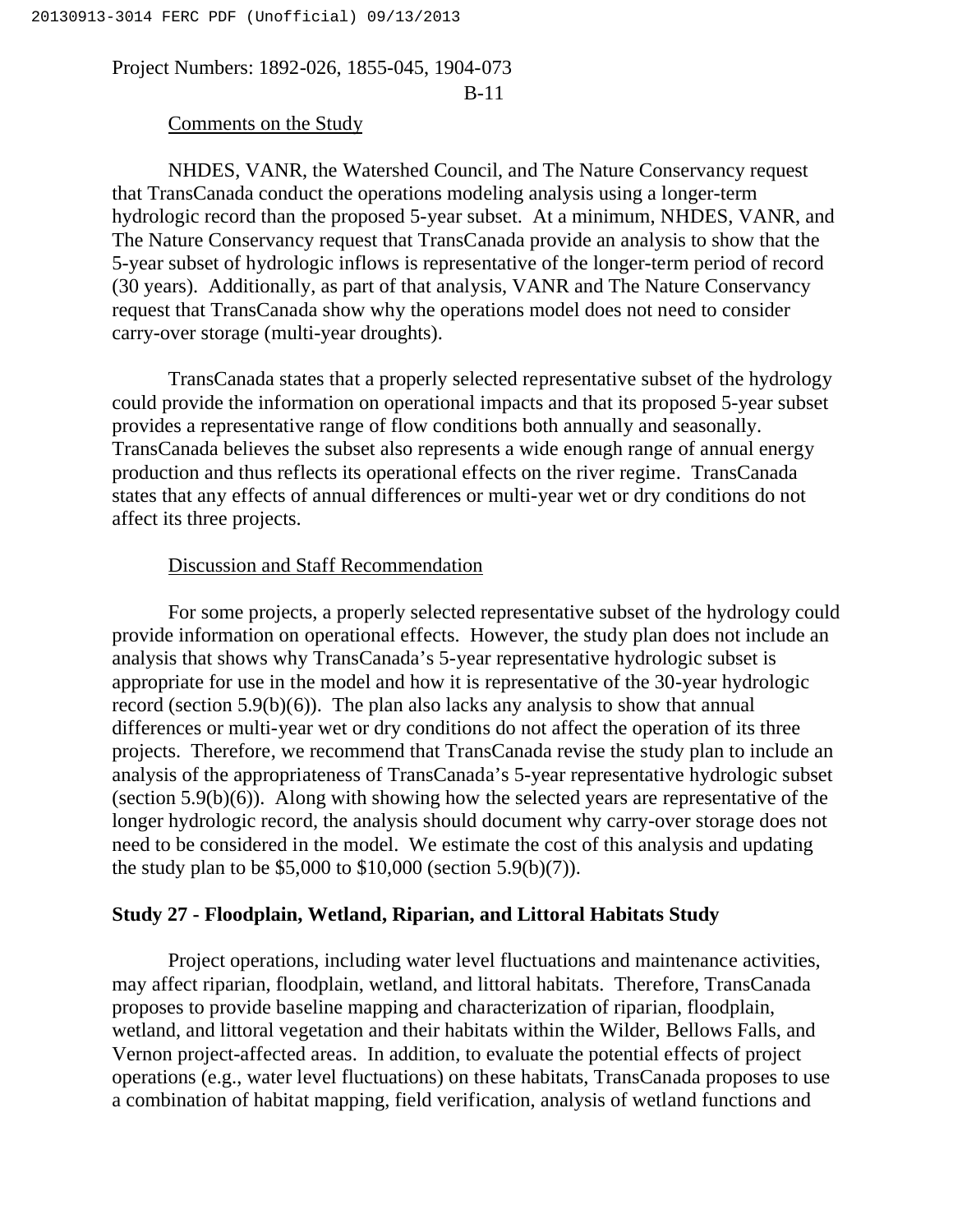#### B-12

values, and data obtained from other proposed studies of hydrology, erosion, and aquatic habitats.

#### *Permanent Wetland Reference Sites*

## Applicant's Proposed Study

TransCanada does not propose to establish permanent wetland reference sites within and outside the zone influenced by the projects.

#### Comments on the Study

The Joint Commission requests that TransCanada establish permanent reference wetland sites in wetlands both within and outside the zone of influence of the project in various wetland classes (e.g., palustrine forested, scrub-shrub, and emergent) and that TransCanada delineate these areas according to the methodologies currently required by the U.S. Army Corps of Engineers (Corps). The Joint Commission suggests that TransCanada inventory species-richness and monitor changes in species-richness over time at these sites to assess whether project operations are degrading wetlands.

TransCanada does not agree with the Joint Commission that establishing permanent reference wetland sites is necessary in order to accomplish the goals of the study. TransCanada states that on a large system such as the Connecticut River, it is unrealistic to establish permanent reference wetland sites for several reasons: (1) few, if any, reaches of the river are not affected by water management; (2) the river changes character rapidly north and south of the project areas; and (3) the natural variability of any potential reference habitats would require a very large data set for effective comparisons to project habitats, which would be of limited value and at significant expense.

TransCanada notes that it does not need to delineate wetland boundaries as per the current Corps methodologies to verify cover types for baseline mapping, or for the effective evaluation of potential project effects. TransCanada also notes that much of the land is in private ownership, not TransCanada fee-owned land, and the cost of a jurisdictional delineation would be excessive relative to the minor additional information it would provide.

#### Discussion and Staff Recommendation

TransCanada could potentially use multiple, ecologically similar reference wetlands to compare changes in species-richness (i.e., the number of species in some area within a community) among project-effected and reference wetlands over time. It is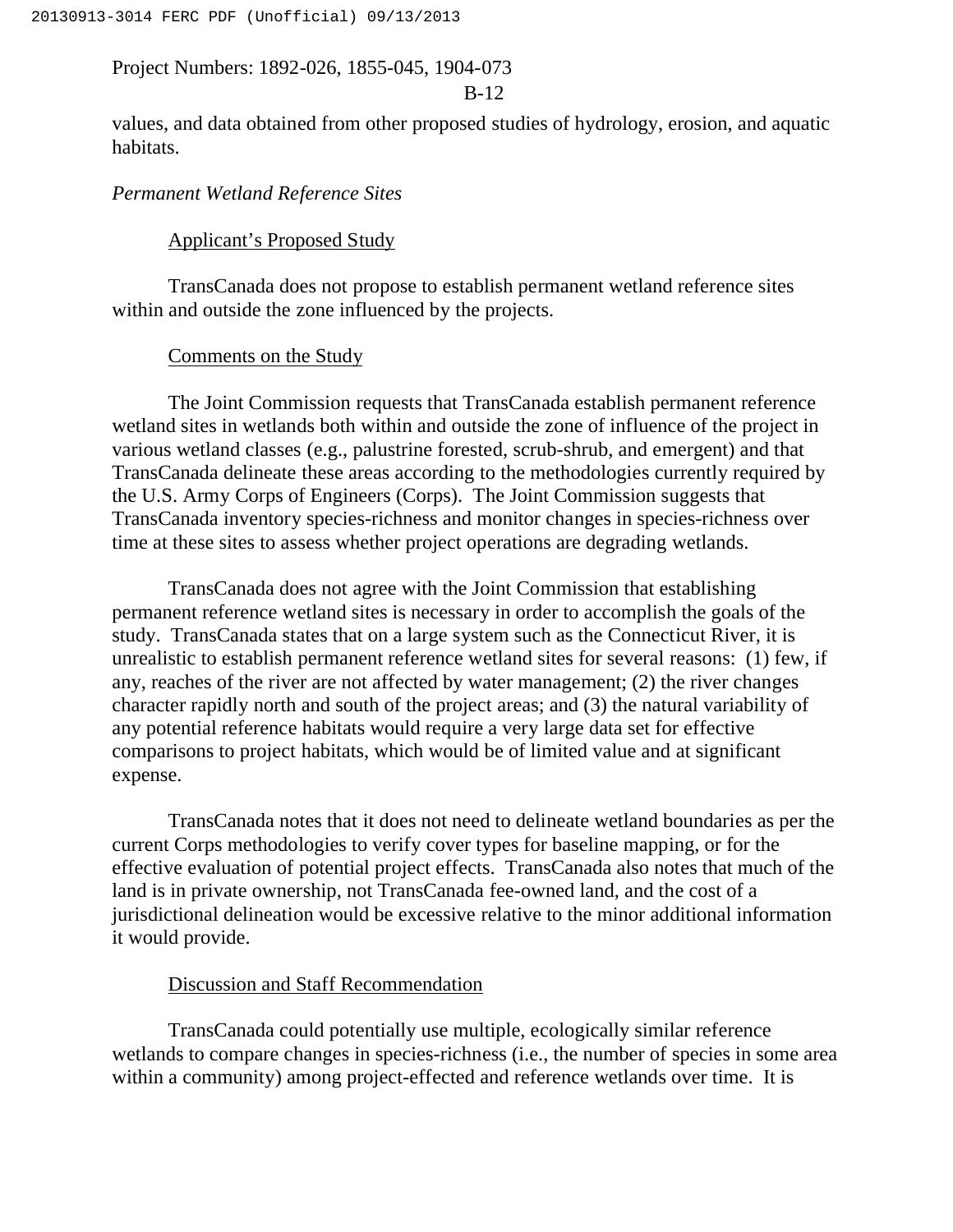#### B-13

unlikely, however, that TransCanada could identify suitable wetland reference sites that would allow the isolation of project-related effects from effects caused by other variables.

TransCanada's Floodplain, Wetland, Riparian, and Littoral Vegetation Habitats Study, in combination with the results of the Hydraulic Modeling (study 4) and Operations Modeling (study 5) studies, would provide adequate information to assess project effects, is consistent with generally accepted practice in the scientific community (section 5.9(b)(6)), would provide information regarding the existing environment that would inform the development of license requirements (section 5.9(b)(5)), and would provide an assessment of baseline conditions that could be used to monitor project-related effects in the future. Therefore, we do not recommend that TransCanada's Floodplain, Wetland, Riparian, and Littoral Vegetation Habitats Study include permanent wetland reference sites.

#### **Study 28 - Fowler's Toad Survey**

Water level fluctuations associated with project operations may affect the Fowler's toad (*Anaxyrus fowleri*) and its habitat. TransCanada proposes to conduct a survey to obtain baseline distribution and abundance data on Fowler's toad along the Connecticut River in the Bellows Falls and Vernon Project-affected areas. TransCanada proposes to obtain information regarding the distribution and condition of suitable habitat within the study area and assess whether project operations are likely to have an effect (positive or negative) on that habitat. TransCanada proposes to use standard call surveys supplemented with the use of wildlife acoustic recorders to identify and map the occurrence of Fowler's toad.

#### *Inclusion of Wet Road Searches in Study Methods*

#### Comments on the Study

VANR requests that TransCanada's study for Fowler's toad include wet road searches to increase the likelihood of detecting toads. VANR states that these wet road surveys would allow TransCanada to find Fowler's toads outside of their brief breeding period and away from breeding pools.

TransCanada does not agree that the study should use wet road surveys to increase the likelihood of detecting Fowler's toads. TransCanada indicates that it can conduct standard call surveys over a greater range of conditions and over a greater area more efficiently than wet road surveys.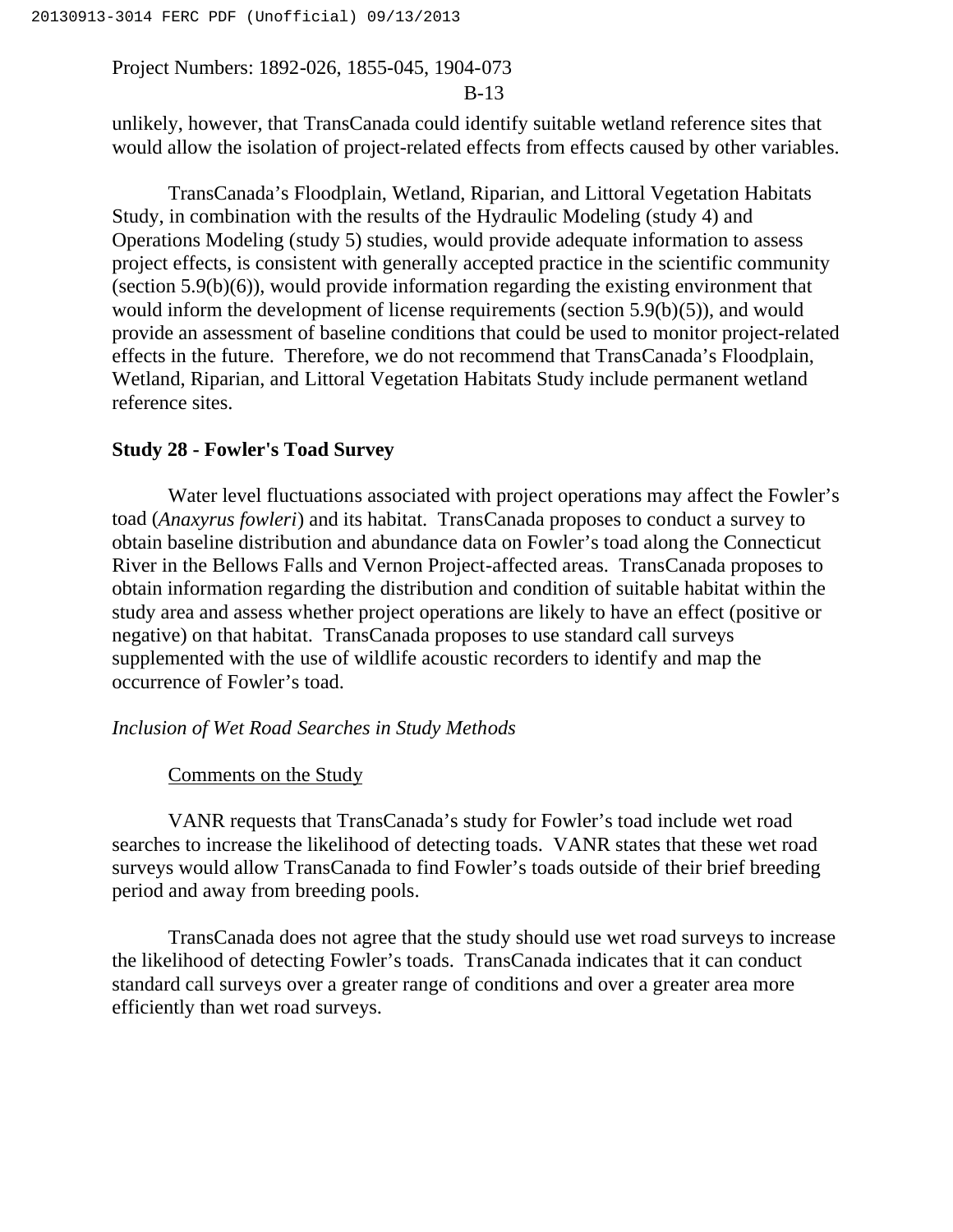$\overline{a}$ 

Project Numbers: 1892-026, 1855-045, 1904-073 B-14

Discussion and Staff Recommendation

The use of wet road searches to increase the likelihood of detecting Fowler's toads in the survey area would expand the scope of the study but would not be necessary to meet study goals. Detections of toads along roads outside or distant from areas potentially affected by the project would not necessarily provide information that would help us understand how project operation and maintenance activities affects toads or inform license conditions (section 5.9(b)(5)). Surveying male breeding calls is an acceptable and accurate method to assess the presence of aggregating amphibian species, particularly those with distinctive, easy to detect calls like the Fowler's toad. The methodologies proposed by TransCanada to survey for Fowler's toads are consistent with generally accepted practice in the scientific community (section  $5.9(b)(6)$ )<sup>5</sup> and would provide an adequate assessment of Fowler's toad distribution and condition of suitable habitat within the study area for purposes of our analysis of project effects. Therefore, we do not recommend that TransCanada's Fowler's Toad Study include wet road searches.

#### **Study 30 - Recreation Facility Inventory and Use and Needs Assessment**

TransCanada proposes to address recreation resource opportunities, uses, and needs for the project area using numerous approaches. These approaches include an inventory and condition assessment of existing project recreation areas, traffic counters and spot counts, on-site distribution of questionnaires to visitors, a mailed questionnaire to 2,400 residents of the seven counties adjacent to the projects, a needs assessment of providing additional public access, and a future-use assessment. On-site visitor monitoring (spot counts and questionnaire distribution) would occur from one-half hour after sunrise to one-half hour before sunset. TransCanada proposes to distribute questionnaires only to individuals at least 16 years of age.

 $<sup>5</sup>$  Droege, S. and P. Eagle. 2005. Amphibian Calling Surveys. Pp. 314-319. In:</sup> Amphibian declines: the conservation status of United States species, M. Lannoo, ed. University of California Press.

Tupper, T.A., R.P. Cook, B.C. Timm, and A. Goodstine. 2007. Improving calling surveys for detecting Fowler's toad, Bufo fowleri, in southern New England, USA. Applied Herpetology. 4(3): 245-259.

North American Amphibian Monitoring Program. U.S. Geological Survey, Patuxent Wildlife Research Center.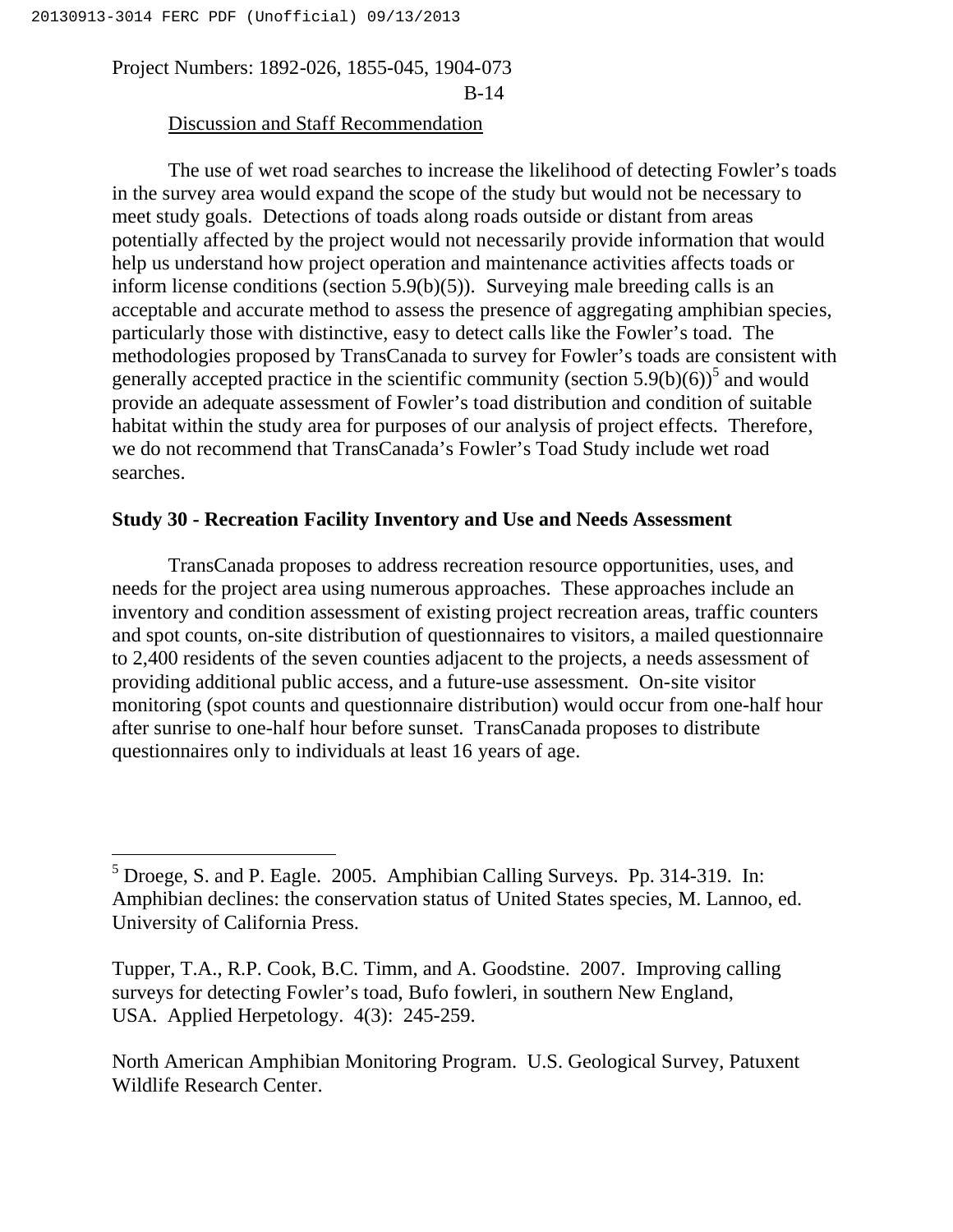B-15

*Survey Methodology*

#### Applicant's Proposed Study

TransCanada proposes using on-site visitor questionnaires and a mailed questionnaire to 2,400 residents of the seven counties adjacent to the projects to assess recreation use and needs at the project.

#### Comments on the Study

NPS, New England FLOW, Appalachian Mountain Club, Vermont River Conservancy, Friends of the Connecticut Rivers Paddler's Trail, the Watershed Council, and American Whitewater state that there is a need to survey non-project recreationists using different methods than those proposed by TransCanada. The Watershed Council specifically mentions contacting retailers of outdoor recreation equipment. New England FLOW, Appalachian Mountain Club, Vermont River Conservancy, and Friends of the Connecticut Rivers Paddler's Trail suggest using focus groups and surveying members of non-governmental organizations (NGOs). NPS and American Whitewater also suggest surveying members of NGOs. Two Rivers recommends TransCanada offer an incentive, such as a gift (e.g., book or map providing information about recreating on the Connecticut River) to increase the number of returned mailed surveys.

TransCanada maintains that the objective of the study is to collect information for all types of recreational visitors and potential visitors by using the proposed methods. Specifically, TransCanada states that its proposed mail survey is an effort to extend sampling beyond the reach of interviews and spot counts as this survey could capture users that recreate during other times of the day or year when on-site sampling may not occur. TransCanada believes the mail survey eliminates potential bias compared to surveying a single user group. TransCanada believes that additional focus groups (outside of those conducted in the whitewater boating flow assessment [see study 31]) and contacts with canoe, rowing, and non-powerboat groups are not needed because the current methods are adequate to capture enough variety of project and non-project users.

## Discussion and Staff Recommendation

The proposed study plan includes a reasonable methodology for sampling both onsite visitors and individuals whose use behavior and preferences are not likely to be captured by on-site sampling. The proposed method would consider a wider audience than on-site sampling alone, would survey members of the public that, due to proximity, are more likely to access the project, and would survey a wider group of users, including the non-users of TransCanada facilities of interest to the commenters. This method is consistent with generally accepted practices in the scientific community (section 5.9(b)(6)). Although offering an incentive such as a regional book or a map may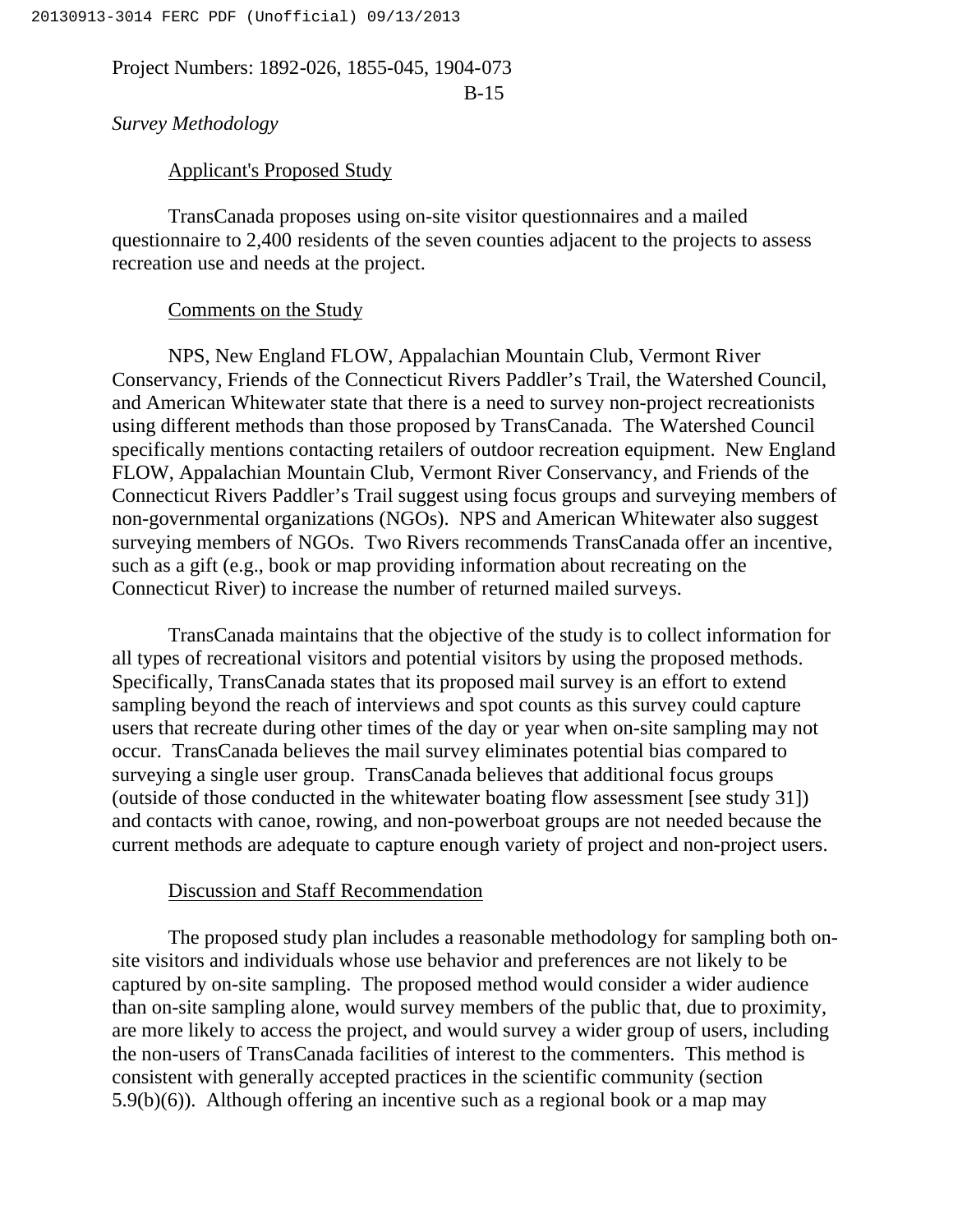#### B-16

encourage residents to return the mailed survey, we do not find it necessary. The proposed sample size should yield an appropriate number of returned surveys to inform decisions on recreation resource opportunities, uses, and needs for the project area.

While we may consider recreation and development plans from non-governmental agencies to use as existing information (section 5.9(b)(4)), we do not believe it is necessary to require additional direct surveying of non-governmental groups (section 5.9(b)(7)). However, stakeholder groups may distribute surveys to their own members and submit their findings and reports. Therefore, we do not recommend any additional sampling of on-site or non-project users not already included in TransCanada's revised study plan.

#### *Recreation Demand Estimates*

#### Applicant's Proposed Study

TransCanada proposes to study demand/future use for each project by assessing recreation activity trends and population trends to year 2050. The population trends would be at a local and regional scale, while recreation activity trends would be at a regional and national scale.

#### Comments on the Study

New England FLOW, Appalachian Mountain Club, Vermont River Conservancy, and Friends of the Connecticut Rivers Paddler's Trail question the use of national recreation trend data to estimate future use demand at the project. Specifically, commenters dispute the use of national recreation trend data to estimate future use at the project.

TransCanada states that its proposal reflects the most up-to-date literature on prediction of future use where available and cites its sources accordingly, including the Statewide Comprehensive Outdoor Recreation Plan. It also states that its method for projecting future use is consistent with current practices.

#### Discussion and Staff Recommendation

While the commenters question the proposed approach, these methods are a generally accepted practice for estimating recreational demand (section 5.9(b)(6)) and the sources TransCanada cites are appropriate sources of information on possible future use at the project. While this method would focus on national and regional trends, this information in conjunction with future study results in the revised study plan would give an understanding of both current and future regional and project-specific recreation trends. These methods and sources are a suitable basis for decisions when considering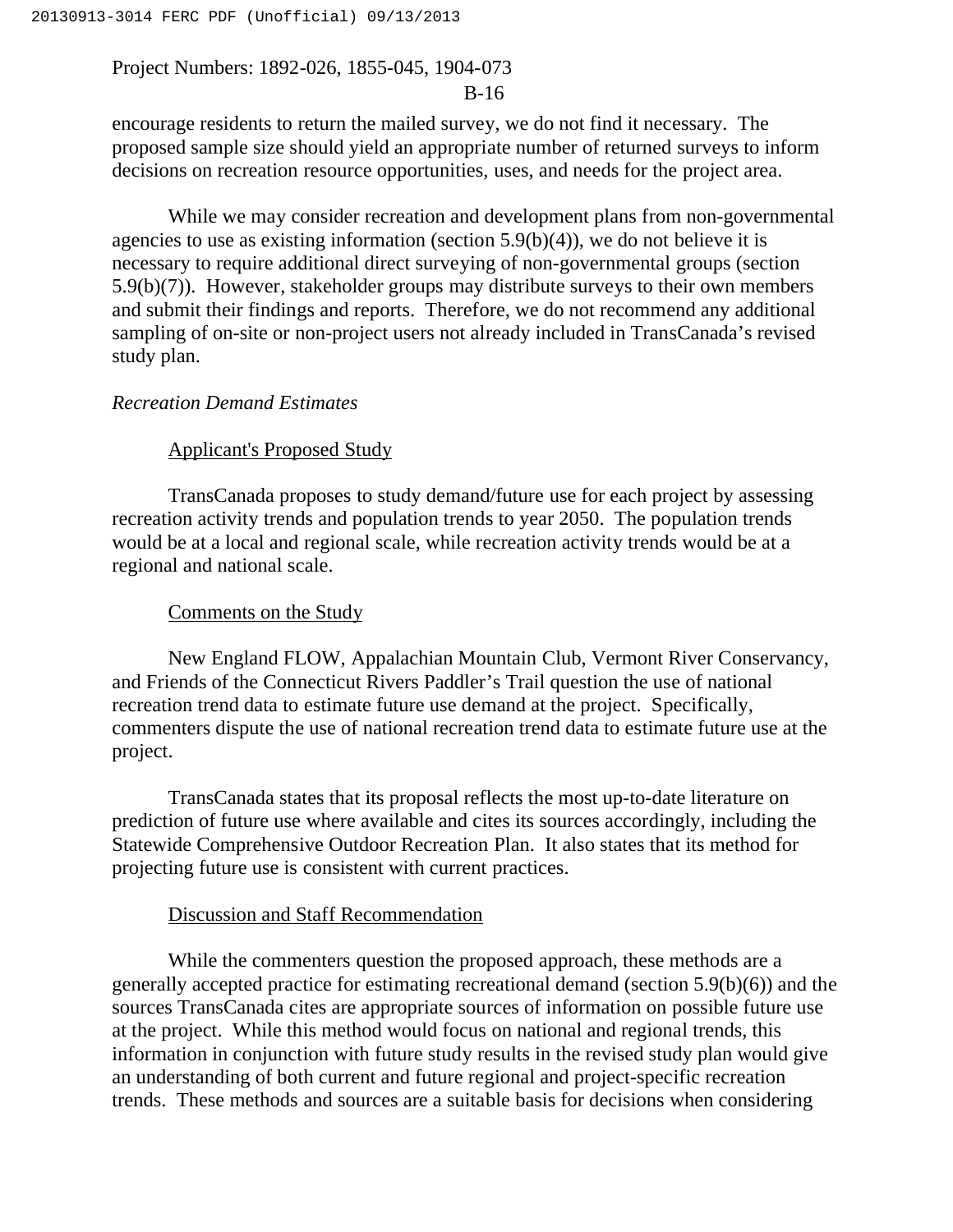#### B-17

them in conjunction with other future study results in the revised study plan (section 5.9(b)(4)). This information would provide a broad understanding of the current recreational resources, the current recreational uses, possible future recreational uses, and possible area population growth. Therefore, we do not recommend modifications to future demand use methodology.

#### *Whitewater Boating Demand Assessment Methodology*

#### Applicant's Proposed Study

TransCanada proposes to collect information on whitewater recreational opportunities at the project by assessing the comparable quality of flows at both Sumner Falls/Hartland Rapids and the Bellows Falls bypassed reach (study 31) to other rivers in the region, distribute on-site questionnaires at Sumner Falls, and identify current whitewater recreation boating trends in the region using recreation trend data. TransCanada would also, in conjunction with the whitewater boating flow assessment (study 31), utilize existing information, such as guidebooks and the internet, to identify regional whitewater recreation opportunities.

#### Comments on the Study

American Whitewater states that onsite sampling at the project would not yield meaningful data on the extent of the public's interest in whitewater boating because existing conditions at the project(s) offer limited opportunities for whitewater boating. American Whitewater further states that one of the key objectives of this study – generally characterizing the whitewater-oriented recreational opportunities in the region – cannot be accomplished by the on-site and mailed survey because these methods would fail to target a sufficient number of whitewater boaters to draw any meaningful conclusion about the demand for whitewater boating at the project. Instead, American Whitewater and the Watershed Council request TransCanada sample nearby rivers with known popularity to capture use and preference information from whitewater boaters. In addition, American Whitewater requests that TransCanada reach out to boaters over the internet/social media, contact whitewater outfitters in the Northeast, and survey members of NGOs related to whitewater paddling.

TransCanada states the proposed study plan includes collecting survey data at Sumner Falls/Hartland Rapids during scheduled visits, but contends that the bulk of the relevant information on whitewater boating at the project would come from the whitewater boating flow assessment (study 31). Additionally, TransCanada states that it would be difficult to relate information obtained from users of other rivers to boating opportunities in the project- affected waters. However, TransCanada concurs with commenters that it is premature to assess demand for potential whitewater boating enhancements until defining the nature of the opportunity.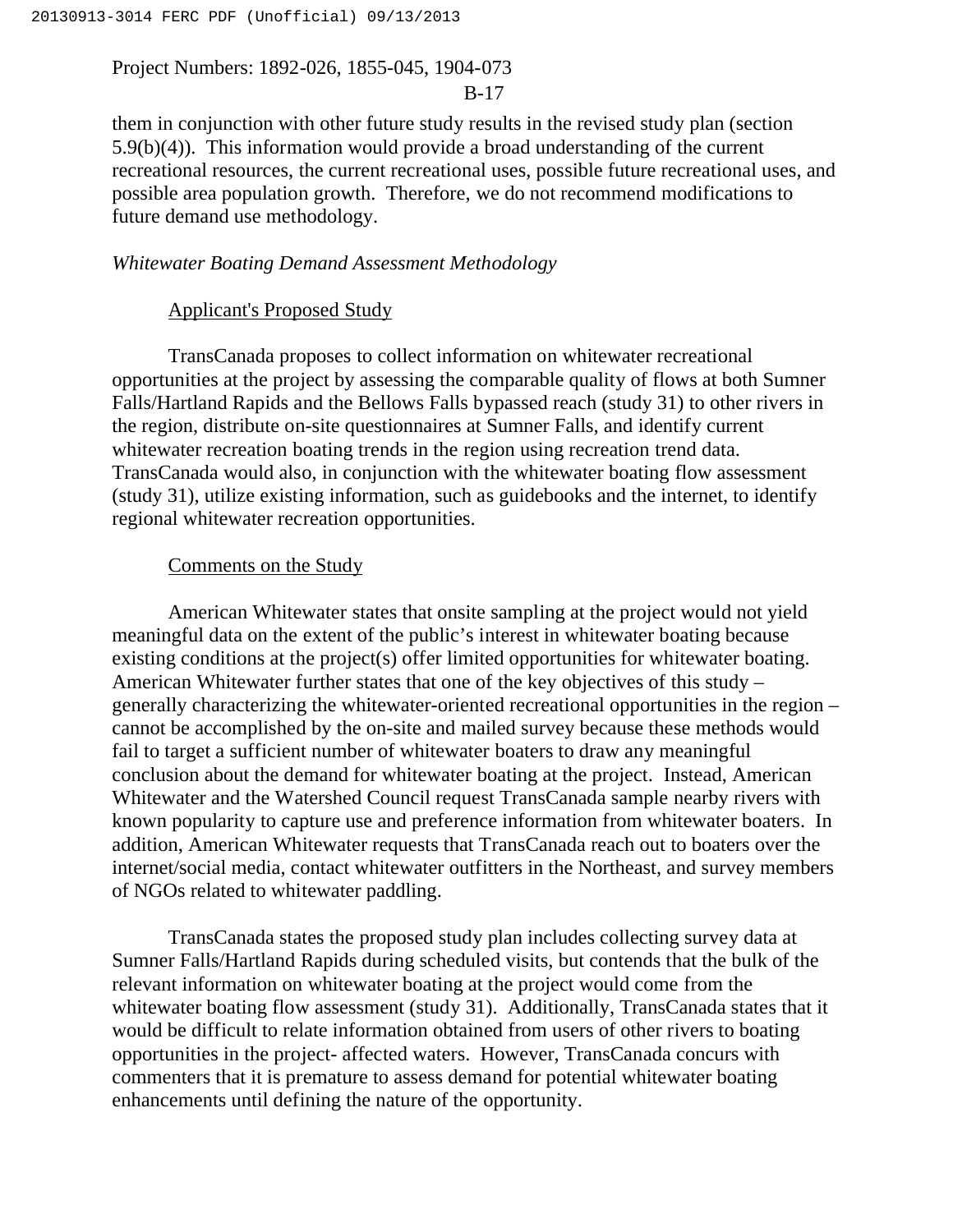#### Discussion and Staff Recommendation

Assessing demand for whitewater recreational opportunities when whitewater resources are limited is challenging. However, the information provided by the whitewater boating flow assessment (study 31), questionnaires distributed at Sumner Falls, current whitewater boating trends in the region, and regional whitewater recreation opportunities would provide a reasonable understanding of current recreational resources, the recreational potential of Sumner Falls/Hartland Rapids and the Bellows Falls bypassed reach, current recreational uses, and possible future recreational uses. Further, because the quality of Sumner Falls/Hartland Rapids and the Bellow Falls bypassed reach are unknown, surveying visitors at other rivers of known popularity and flow characteristics (e.g., Deerfield River) may not provide a viable comparison (section 5.9(b)(6)). Therefore, we do not recommend additional sampling at non-project facilities. We discuss other methods suggested by American Whitewater in the *Survey Methodology* section above.

## *Assessing Use, Preferences, and Demand for Through Paddlers*

#### Applicant's Proposed Study

TransCanada proposes to distribute surveys at boating access points on the Connecticut River and at campsites used by through paddlers. TransCanada also proposes to inventory and assess the condition of campsites and portage trails as well as investigate the feasibility of providing a safer and shorter portage at Bellows Falls.

#### Comments on the Study

American Whitewater states that the licensee has no plans to survey through paddlers on the adequacy of the boat launch and portage trail at Bellow Falls.

#### Discussion and Staff Recommendation

By assessing the conditions of campsites and access points as well as distributing questionnaires at these locations, we believe the proposed methods represent a reasonable level of effort and cost (section 5.9(b)(7)) to adequately capture the use, demand, and preferences of through paddlers. Additionally, TransCanada proposes to investigate the feasibility of providing a safer and shorter portage at Bellows Falls. Therefore, we do not recommend modifications to the proposed study.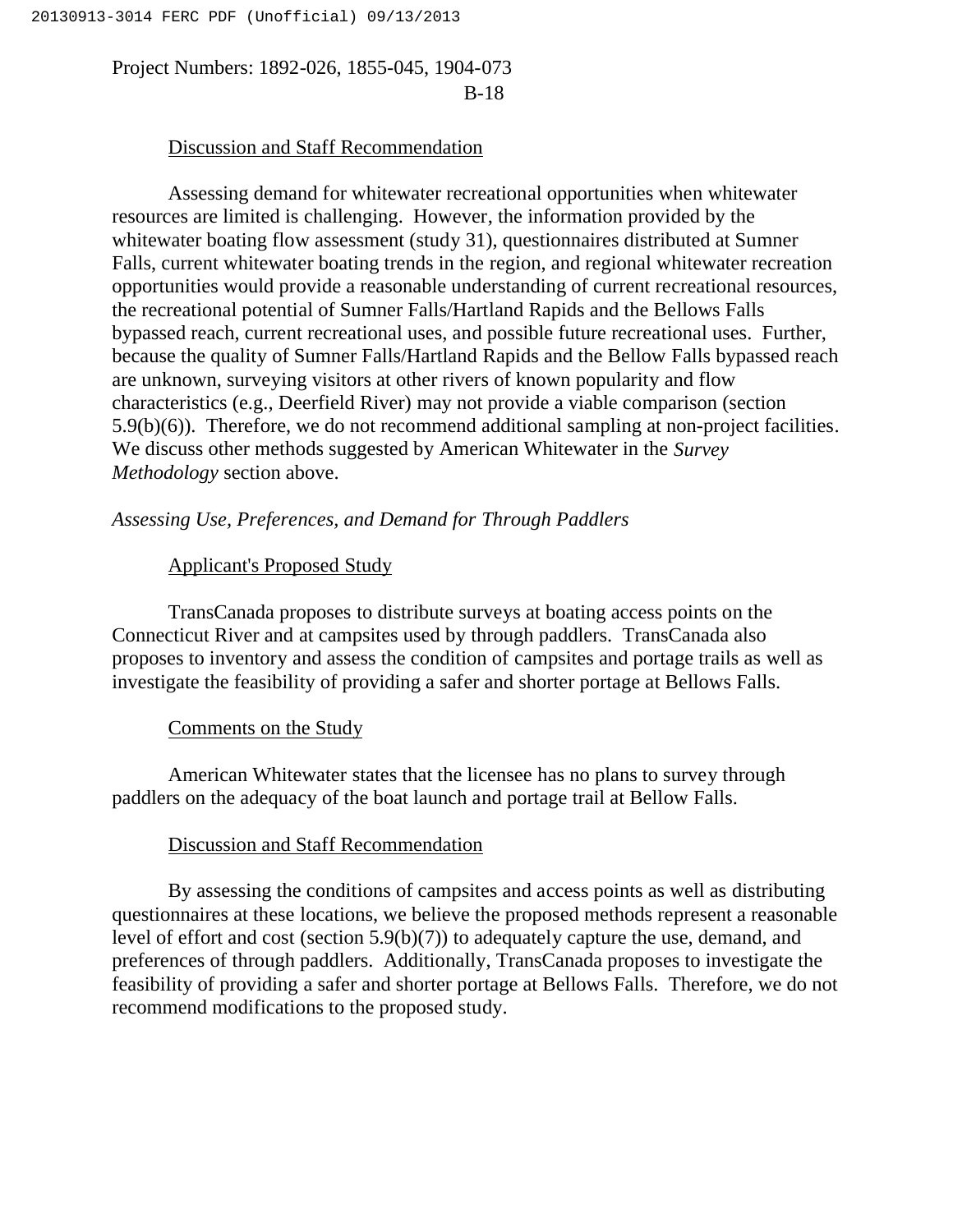B-19

*Extend Sampling to a Two-Year Study*

Applicant's Proposed Study

TransCanada proposes to conduct all recreation studies during the year 2014.

Comments on the Study

NPS states that the study data collection phase should extend to two years to allow for unique events (weather or economic conditions) that change from year to year.

## Discussion and Staff Recommendation

The current method for sampling, which totals more than 50 days per zone (a total of five zones across the three projects) during the peak season alone, should be enough to account for variations that occur over the year (section  $5.9(b)(6)$ ). If anomalous conditions occur during the first year of study, then additional years of study could be required (section  $5.15(d)(2)$ ). Therefore, at this time, we do not recommend that TransCanada modify its study plan to be extended to two years.

## *Extend Hours of Sampling*

## Applicant's Proposed Study

TransCanada proposes to conduct survey sampling from one hour after sunrise to one hour before sunset.

## Comments on the Study

NPS believes the on-site survey should be extended to one-half hour before sunrise and one-half hour after sunset to account for anglers who tend to put their boats in the water before sunrise and/or take out their boats after sunset.

TransCanada believes the study as proposed would capture anglers who are on the water before sunrise and come off the water after sunset. TransCanada further states that administering the questionnaire is preferable during or after the anglers' recreation experience is complete.

## Discussion and Staff Recommendation

The questionnaire is designed as an exit survey, making surveying one-half hour before sunrise, as requested by NPS, less important. However, in the evenings after sunset, if anglers are actively recreating in a boat, administering the questionnaire prior to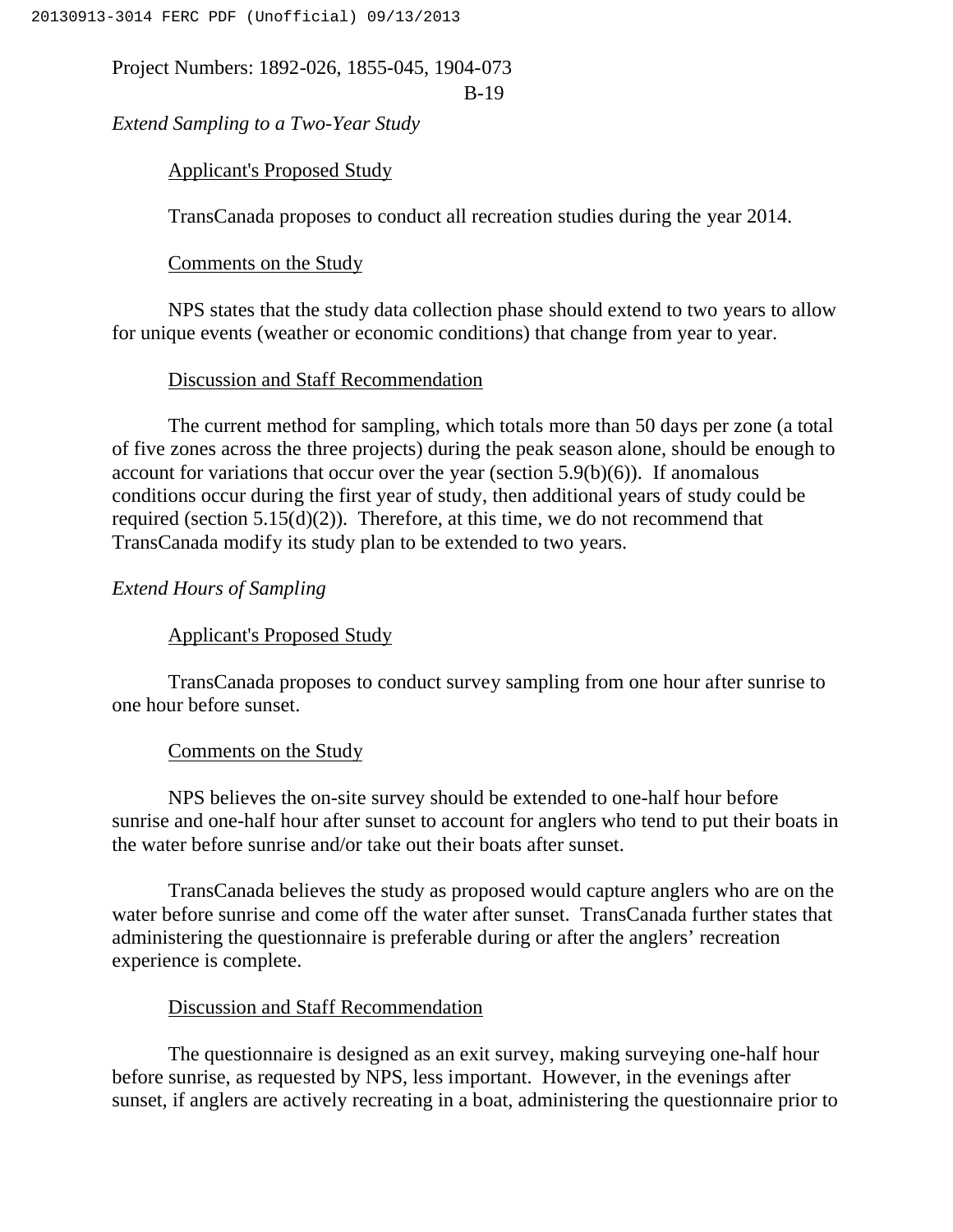## B-20

sunset as proposed, would not sample these recreationists. Therefore, to capture the visitor opinions of anglers that may be taking their boats out of the water at sunset or later, we recommend TransCanada extend sampling to one-half hour after sunset (section  $5.9(b)(6)$ ).

## *Accounting for Minors*

## Applicant's Proposed Study

TransCanada proposes to sample individuals as young as 16 years of age in their on-site survey.

## Comments on the Study

NPS states that survey methods should better account for minors.

## Discussion and Staff Recommendation

Directly sampling individuals below the age of 16 would not be necessary, as adults with children or chaperoning minors would naturally consider their opinions when responding to the questionnaire, regardless of any specific survey type or method. However, TransCanada should modify their Attachment 30-D, question 36 by changing the age ranges from 18-24 to 16-24 to account for individuals age 16 and 17 years of age.

## *Recommendations for Questionnaires*

## Applicant's Proposed Study

TransCanada attached the questionnaires for both the on-site and mailed survey as part of their revised study plan. The questionnaires access demographics, preferences, and user group types of visitors.

## Comments on the Study

Appalachian Mountain Club, Vermont River Conservancy, and Friends of the Connecticut Rivers Paddler's Trail recommend adding questions to the mailed questionnaire about improvements that might result in more annual visits by recreation users. Further, they believe that the term "PROJECT," which is used when referencing the impoundments and TransCanada facilities for the on-site questionnaire, may be unclear to visitors.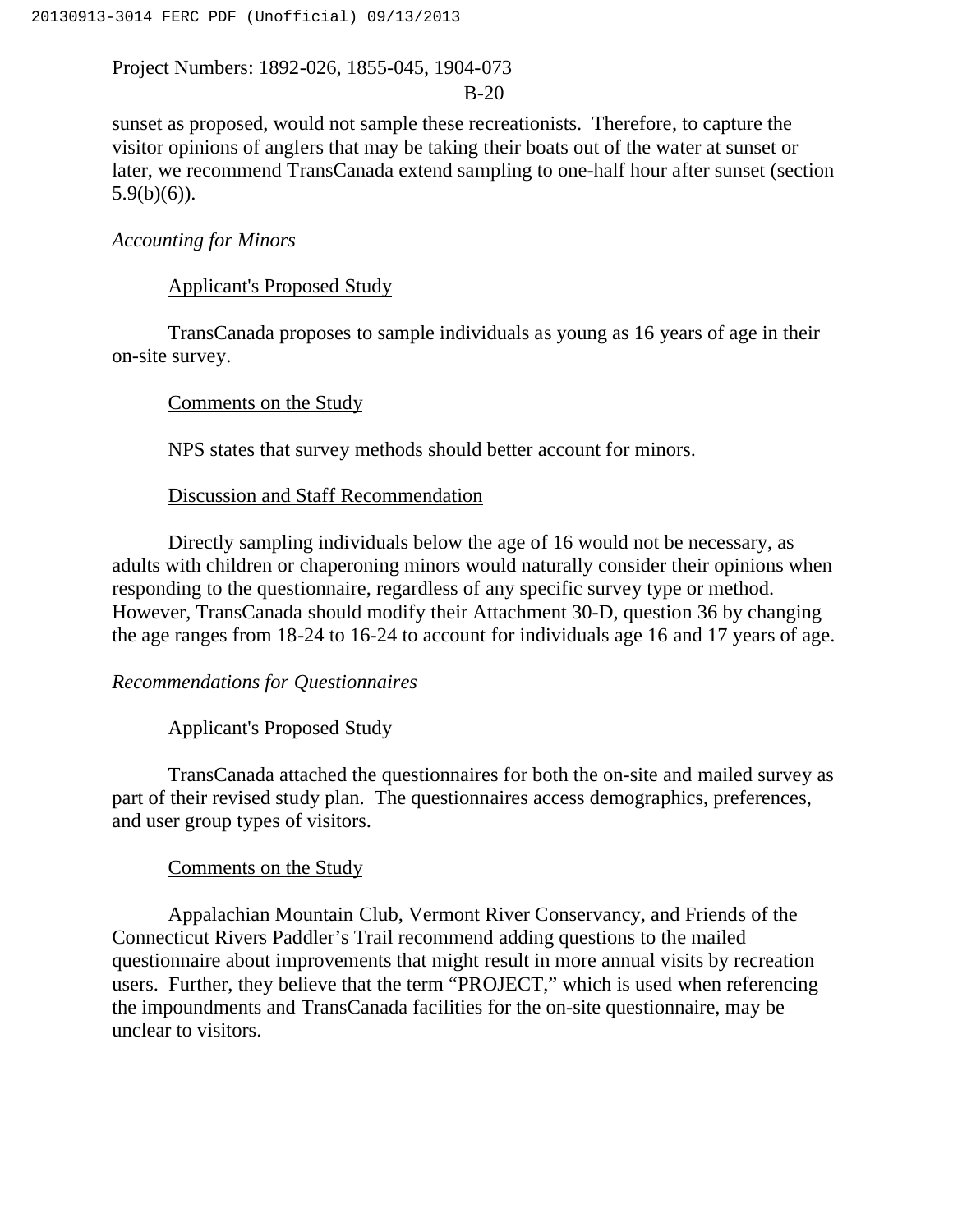#### Discussion and Staff Recommendation

Question 3 in the mailed questionnaire is an open-ended question designed to capture a range of reasons participants may not visit the projects. If lack of facilities or improvement of facilities are reasons for participants not visiting the project, this question should capture that information. Additionally, TransCanada proposes to replace the term 'PROJECT' in the on-site questionnaire (a placeholder) with the name of the impoundment in question.

We note, however, based on our review of TransCanada's study plans, that the scales for all Likert-type questions are inconsistent between surveys. For some questions, higher levels of satisfaction do not correspond to higher numbers on Likert-type questions. To reduce confusion on the questionnaires, we recommend reversing the anchors for all Likert-type questions for both the on-site and mailed questionnaire, so that higher levels of satisfaction/ safety/appeal correspond to higher numbers. This would improve the accuracy for questionnaire respondents as well as be consistent with other project-specific surveys, making it easier to interpret the results (section 5.9(b)(6)).

#### *Recreational Site Inventory Form*

#### Applicant's Proposed Study

TransCanada attached the inventory form for inventorying and assessing facilities as part of their revised study plan. The inventory form catalogs the type and amount of amenities at a site, such as parking spaces and boat ramps.

#### Comments on the Study

Two Rivers recommends the recreational site inventory form include documentation of how many formal and informal campsites are located at a particular facility.

#### Discussion and Staff Recommendation

Although TransCanada proposes to inventory all project facilities, including campsites, and conduct a condition assessment of those facilities and recreation areas, we agree that documenting how many formal and informal campsites are located at a particular facility would inform future recreation management decisions at the project and potential license requirements (section 5.9(b)(6)). Therefore, we recommend TransCanada include the number and type (informal and formal) of campsites at each recreation facility, where appropriate.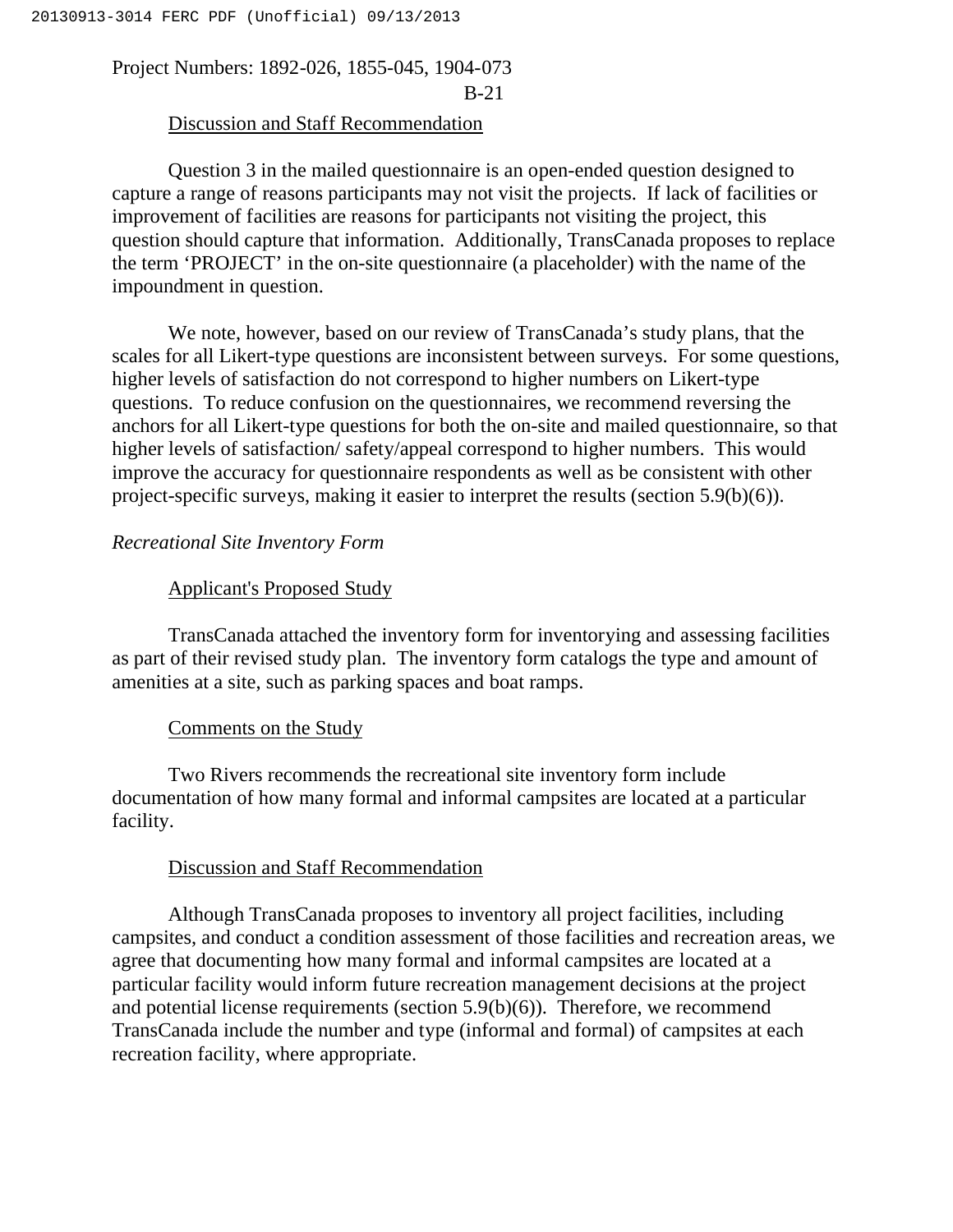B-22

## *Spot Count Data Collection Form*

#### Applicant's Proposed Study

TransCanada attached the spot count form for an assessment of the current use at the project as part of their revised study plan. The form catalogs how many people are recreating at the site and their recreational pursuit, vehicle license plate State, and number of vehicles and boat trailers.

#### Comments on the Study

Two Rivers recommends that TransCanada document the number of cars that are double-parked and/or not parked in a designated parking spot when performing spot counts in order to determine if parking is adequate to accommodate the number of users at the facility.

#### Discussion and Staff Recommendation

Documenting the number of cars double-parked and/or not in a designated parking spot at each facility will not only inform the need for additional access (i.e., parking spaces or a parking area) but will also help to inform whether or not a recreation facility is at, above, or below capacity (section  $5.9(b)(6)$ ). Therefore, we agree with Two Rivers and recommend that TransCanada document the number of cars double-parked and/or not in a designated spot due to overflow during the spot counts.

#### *Facility Site Condition Evaluation Categories and Criteria*

#### Applicant's Proposed Study

TransCanada attached the inventory form for inventorying and assessing facilities as part of their revised study plan. The form includes a quantitative assessment of the condition of facilities' amenities and characteristics, such as parking and building conditions.

#### Comments on the Study

Two Rivers recommends refining the facility site condition evaluation categories and criteria to determine which variables are the most important at each facility and which types of infrastructure (roads, building, amenities, etc.) should be repaired or replaced first. It further recommends that the scale used to determine the conditions of a particular site and the amount of rehabilitation or maintenance required be expanded to include "does not apply" or "not applicable" and a lengthier list of examples for each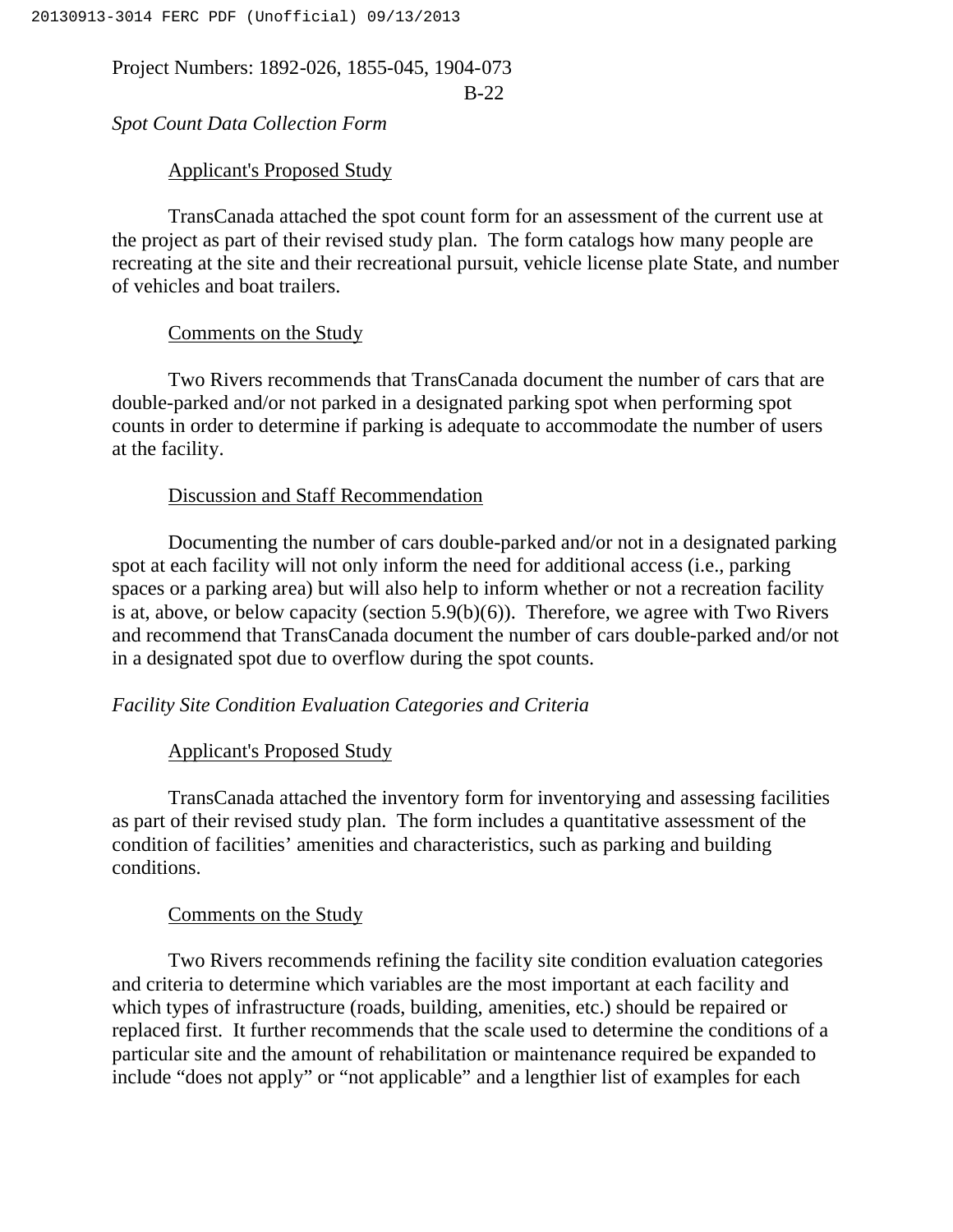## B-23

variable category (poor, fair, and good) in order for the facility assessment to be less subjective.

#### Discussion and Staff Recommendation

The variables listed in TransCanada's facility site condition evaluation categories are variables that are important for nearly all recreation sites. Identifying the most important variables at each facility and which types of infrastructure should be repaired or replaced first is more appropriate for a future general recreation management plan and beyond the scope of this study. The proposed study would gather information including the amount, types, and conditions of amenities, to inform this recreation management plan. The scale used to determine the conditions of each site allows for enough variation in scores per variable and composite scores to inform the overall condition of each site. Lengthening the scale would not make the assessment less subjective. However, every site may not contain all the variables listed in the facility site condition evaluation, and therefore, having a column to include "does not apply" or "not applicable" would be appropriate. Therefore, we recommend adding a "not applicable" column (section  $5.9(b)(6)$ ).

As mentioned above, with the Likert-type questions, the scoring scales for the condition assessment are also inconsistent. We also recommend that anchors for the condition assessment score for both the facility sites and visitor use impact monitoring be modified so that higher scores reflect better conditions.

#### *Identification of Informal Access Areas*

#### Applicant's Proposed Study

TransCanada attached the questionnaires for each survey type as part of their revised study plan. The questionnaire accesses demographics, preferences, and user group type of visitors.

#### Comments on the Study

Appalachian Mountain Club, Vermont River Conservancy, and Friends of the Connecticut Rivers Paddler's Trail recommend the on-site survey include a question asking visitors if they have ever used informal facilities along the river such as unimproved campsites or access points across private land that are not part of a recreation facility. This information could be used to identify locations for new campsites and access points.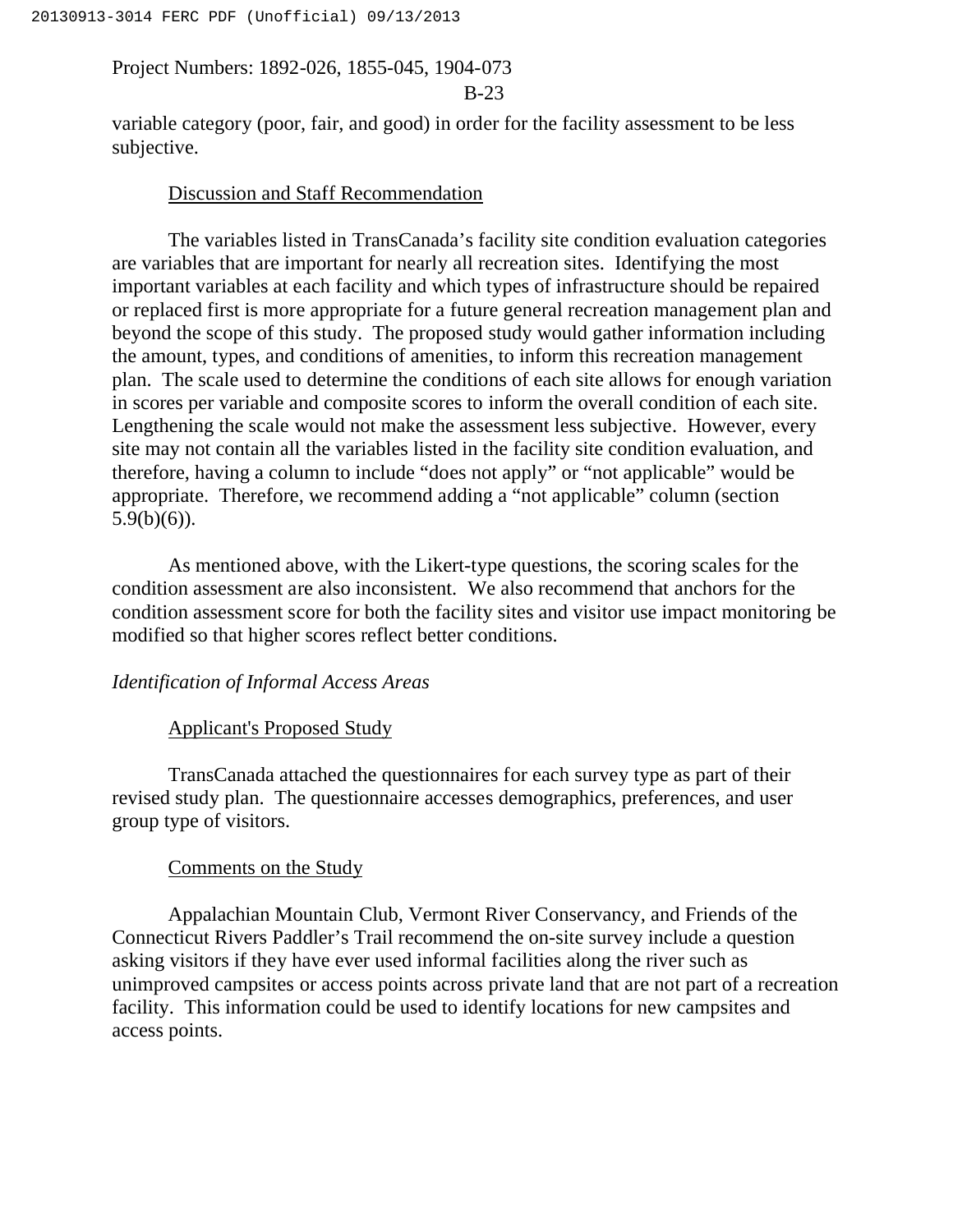#### Discussion and Staff Recommendation

Question 18 of the on-site survey asks visitors about their satisfaction with the number of recreation facilities, without the label "formal" or "informal," and with an open-ended, follow-up asking "*what additions, changes, or improvements would make you more satisfied?*" for specific details. Thus, question 18 addresses the concerns raised by stakeholders, and, therefore, we do not recommend adding an additional question.

#### **Study 31 - Whitewater Boating Flow Assessment Bellows and Sumner Falls**

TransCanada proposes to conduct a whitewater boating flow assessment for both the Bellows Falls bypassed reach and Sumner Falls<sup>6</sup> by examining a set number of controlled releases, the magnitude of which would be based on interviews with boaters. The goal of the study is to assess the presence, quality, access, flow information, and flow ratings for paddling opportunities at both segments of the river. The study would proceed in a phased or step-wise manner. Each phase is designed to identify additional information with respect to study goals as well as inform the need for and direction of the next step. Interaction between stakeholders and TransCanada at each decision level is incorporated within the study.

TransCanada's proposed assessment would also include a visual assessment of the bypassed reach under whitewater boating flow conditions and would evaluate how the fish barrier dam (and other potential hazards) may affect the bypassed reach as a recreational resource.

#### *Fish Barrier Dam*

 $\overline{a}$ 

#### Applicant's Proposed Study

This fish barrier dam is approximately .4 miles down the .7 mile bypassed reach at Bellow Falls. The fish barrier dam is a feature in the bypassed reach that may affect multiple resources including recreation and aquatic resources. TransCanada proposes several studies that are designed (both directly and indirectly) to consider the effects of the fish barrier dam on these resources. Once TransCanada completes its initial visual assessments of whitewater flows(study 31), they will progress in a step-wise manner and may assess whether or not the fish barrier dam is boatable at certain flows or determine that the fish barrier dam presents a danger to recreational boaters.

<sup>&</sup>lt;sup>6</sup> Sumner Falls is seven miles downstream of Wilder dam.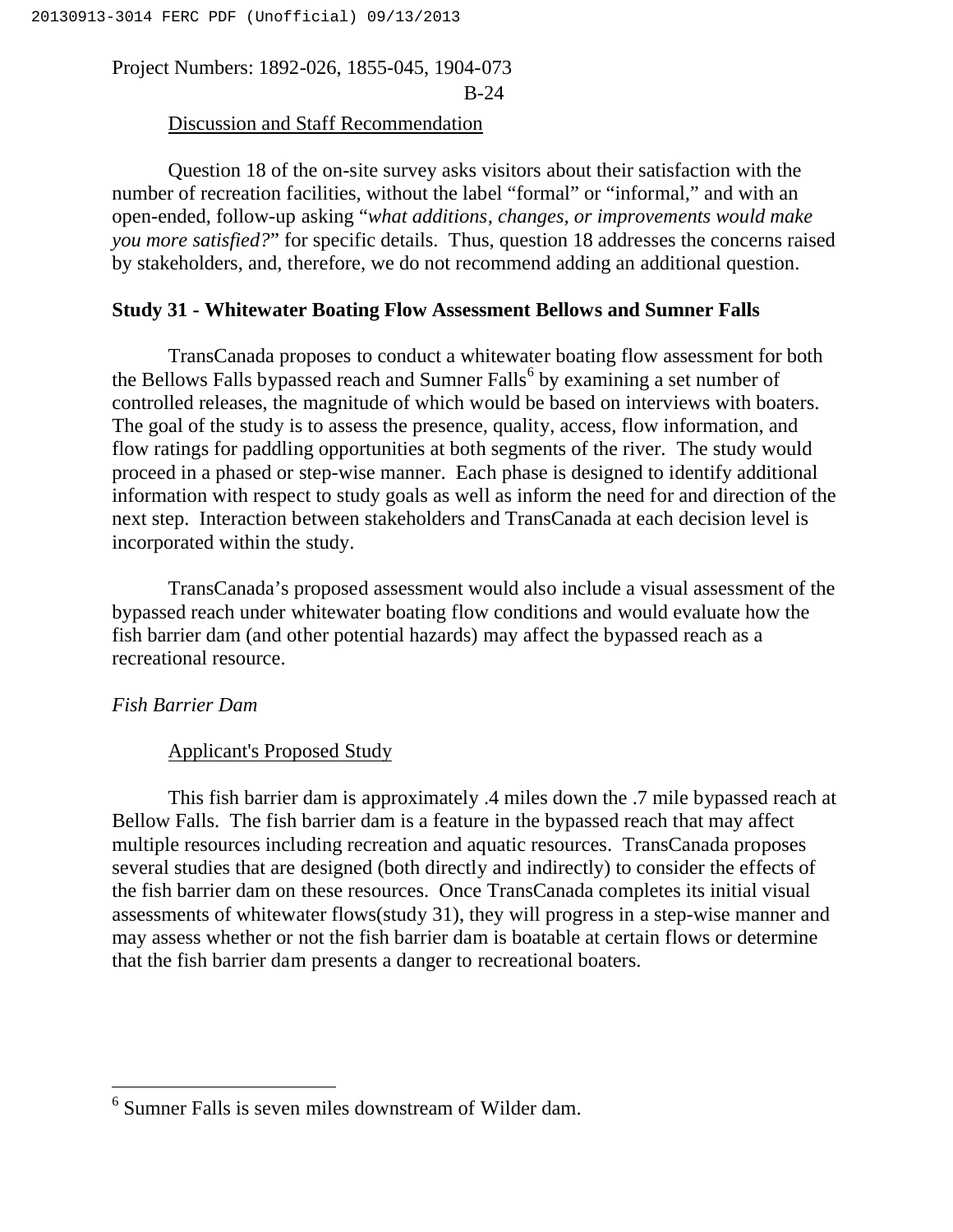#### B-25

#### Comments on the Study

American Whitewater, Appalachian Mountain Club, Vermont River Conservancy, and Friends of the Connecticut River Paddlers' Trail are concerned with the existing fish barrier dam in the Bellow Falls bypassed reach and its effect on potential recreational boating flows. These commenters recommend that TransCanada research and compile existing information about the purpose of the fish barrier dam. Appalachian Mountain Club, Vermont River Conservancy, and Friends of the Connecticut River Paddlers' Trail also suggest TransCanada create a subgroup to examine the possible benefits of removal, modification, and future uses of the fish barrier dam. American Whitewater requests that TransCanada investigate the feasibility of breaching or removing the dam.

TransCanada believes that the benefits and drawbacks, as well as feasibility (e.g., methods of removal, permits required) of removing the fish barrier dam should be considered only after the biological and recreational attributes of the bypassed reach have been examined. TransCanada does not believe a subgroup is needed to examine the benefits and drawbacks of removing the dam, because at this time there is no plan to remove the dam.

#### Discussion and Staff Recommendation

In addition to the method proposed in this study, TransCanada has proposed other studies that will directly or indirectly consider the existing effects of the fish barrier dam. These studies include aquatic habitat mapping of the bypassed reach (study 7), instream flow study (study 9), and telemetry shad monitoring below the fish barrier dam (study 21). TransCanada should compile all of the recreational and biological study information before it can address options for the fish barrier dam. Therefore, we conclude that examining any existing information about the original purpose of the fish barrier dam and developing a subgroup to examine the feasibility of removing or otherwise modifying the barrier dam is unnecessary at this time (section 5.9(b)(7)).

#### *Number of Controlled Whitewater Releases Sumner Falls*

## Applicant's Proposed Study

TransCanada's proposal recommends three controlled releases at Sumner Falls.

#### Comments on the Study

Appalachian Mountain Club, Vermont River Conservancy, Friends of the Connecticut River Paddlers' Trail, and New England FLOW state that the number of controlled releases at Sumner Falls should be adjusted from the proposed three releases to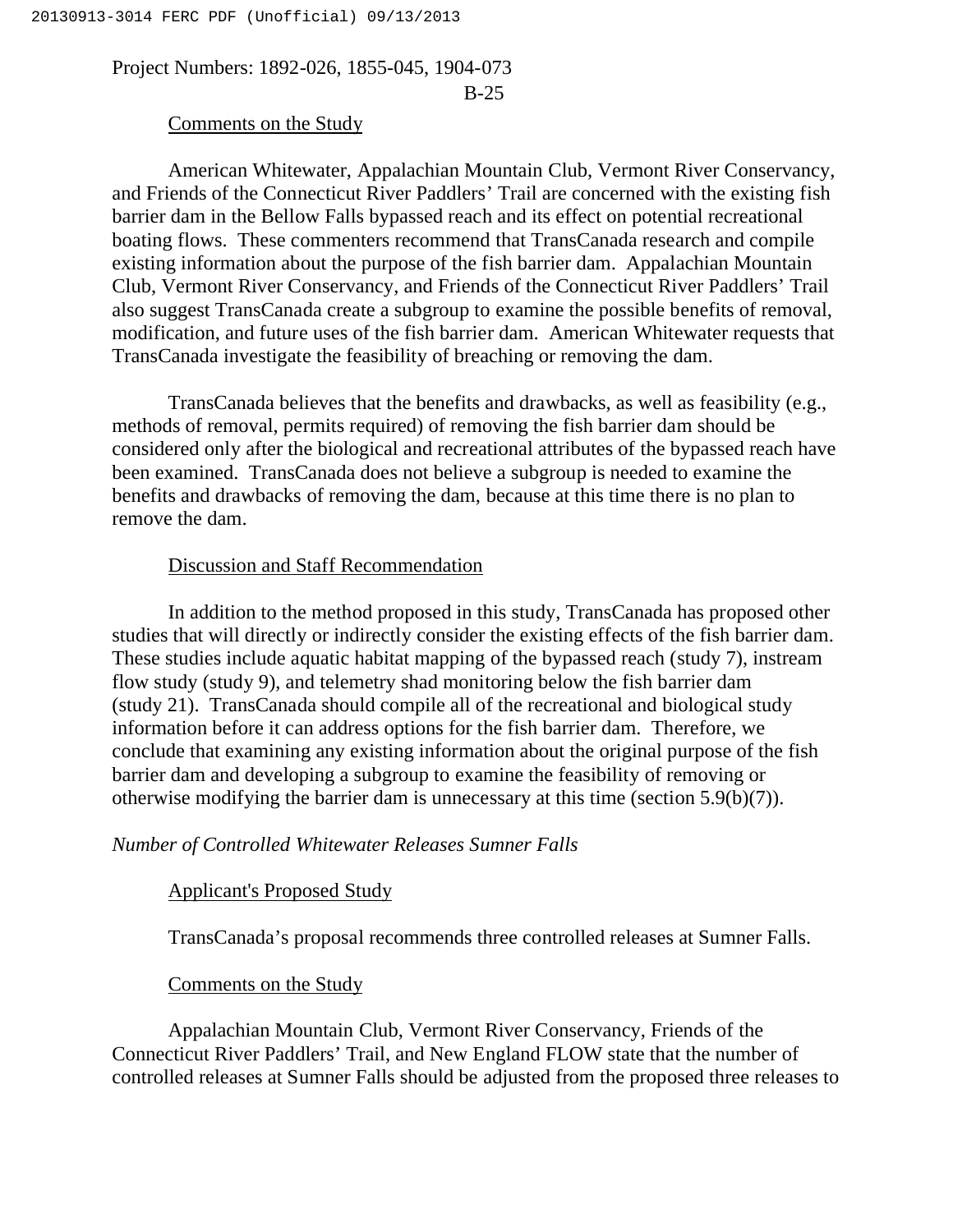B-26

a minimum of four or more, with the exact number of flows determined through interviews with local paddlers and study participants.

#### Discussion and Staff Recommendation

We agree with commenters that the exact number of controlled releases should be based on paddler interviews and not necessarily fixed at only three as proposed.

Therefore, it is premature to assess an exact number of controlled releases to be studied and thus we recommend the study assess at least three releases unless the interviews suggest the need for more (section 5.9(b)(6)).

#### *Number of Controlled Whitewater Releases Bellows Falls*

#### Applicant's Proposed Study

TransCanada proposes four controlled releases at Bellow Falls. The first of these flows is part of the 'single flow' release utilizing only two to four boaters, to be followed by (if necessary) the three flows in the 'flow comparison' phase of the study.

#### Comments on the Study

Appalachian Mountain Club, Vermont River Conservancy, Friends of the Connecticut River Paddlers' Trail, and New England FLOW state that TransCanada's three proposed controlled releases are not enough to determine acceptable and optimal release levels for recreational boating in the Bellows Falls bypassed reach. Commenters state that because there is no existing information on boating within the bypassed reach, three controlled flows would not inform the range of possible flow alternatives, including variable releases for different levels of expertise.

#### Discussion and Staff Recommendation

TransCanada is proposing four, not three, controlled releases as part of assessing the Bellow Falls bypassed reach for boating suitability.

As stated above, the exact number of controlled releases should be based on paddler interviews and not fixed now (section 5.9(b)(6)). Therefore, we recommend the study assess at least four controlled releases, as proposed, unless the interviews suggest the need for more.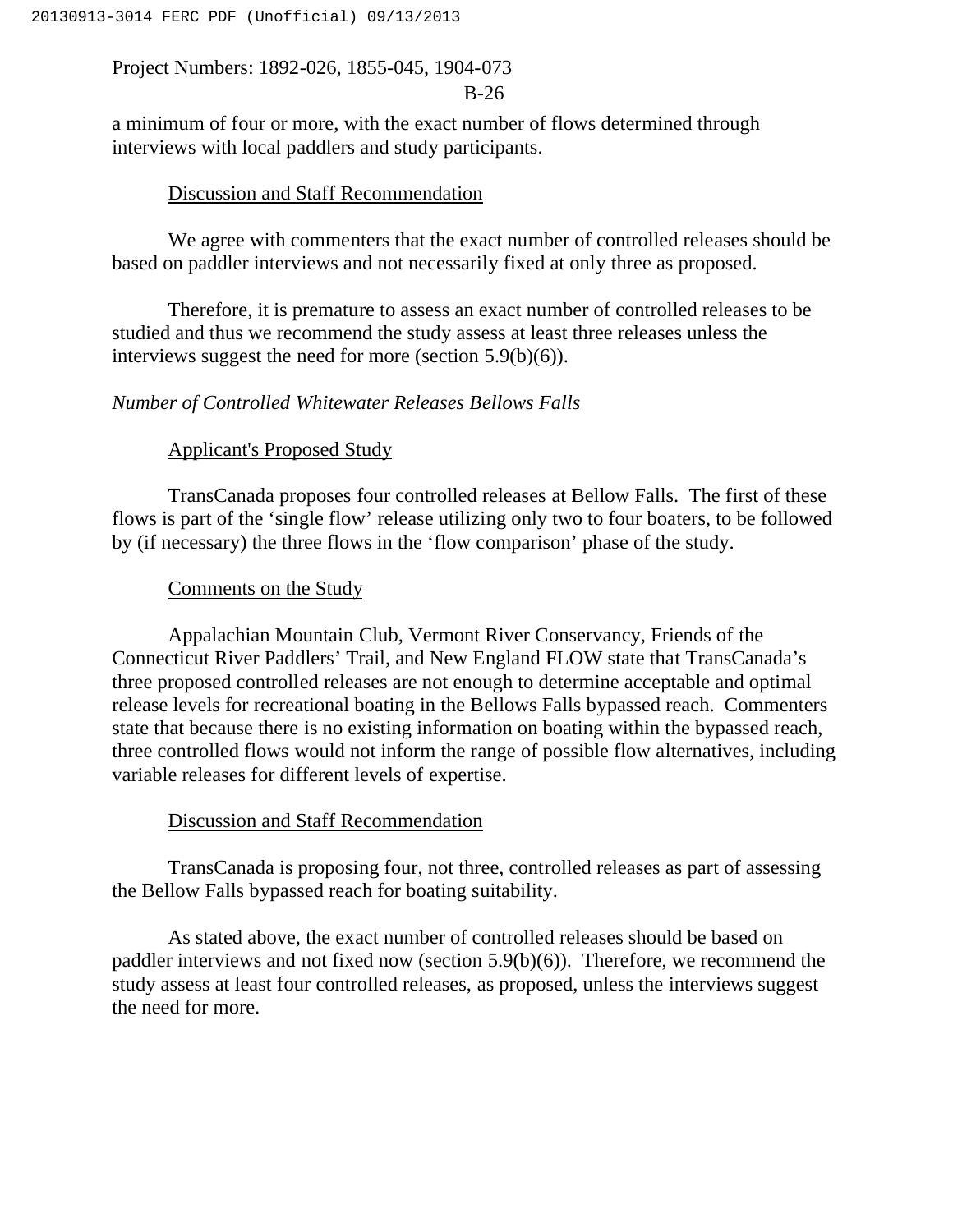#### B-27

*Number of Participants for Controlled Whitewater Releases*

Applicant's Proposed Study

TransCanada's proposal recommends that 8-12 boaters will be used for the comparative flow study.

## Comments on the Study

New England FLOW indicates that the number of proposed participants (8-12) is insufficient to cover the range of skill levels and types of craft that could be used to assess the minimum and optimal ranges of flow for both Sumner Falls and Bellows Falls. New England FLOW recommends a minimum of 12-15 participants.

#### Discussion and Staff Recommendation

The nature of the Sumner Falls and Bellows Falls reaches limits the type of watercraft that need to be assessed (e.g., rafts). Sumner Falls is a single rapid leading to a 'park and play' area. Bellows Falls is also short, difficult to access, may have additional resource concerns (i.e., cultural resources), and includes the fish barrier dam. Under these circumstances, a smaller number of boaters are appropriate to identify minimum and optimal flow ranges for both Sumner Falls and Bellow Falls. However, because minimum and optimal flow ranges are calculated using mean acceptability scores and may differ between types of crafts and level of experience as well as the possibility of participant attrition, it is important to have a viable sample size (section 5.9(b)(6)).

As a result, we recommend that TransCanada have at least 12 participants, which is in the range of TransCanada's proposal and New England FLOW's recommended range.

#### *Whitewater Demand Assessment Methodology*

A number of commenters, and TransCanada in response, made statements about assessing current and future demand for whitewater paddling. We address these comments above in the recreation facility inventory, use, and needs assessment (study 30): issue *Whitewater Boating Demand Assessment Methodology*.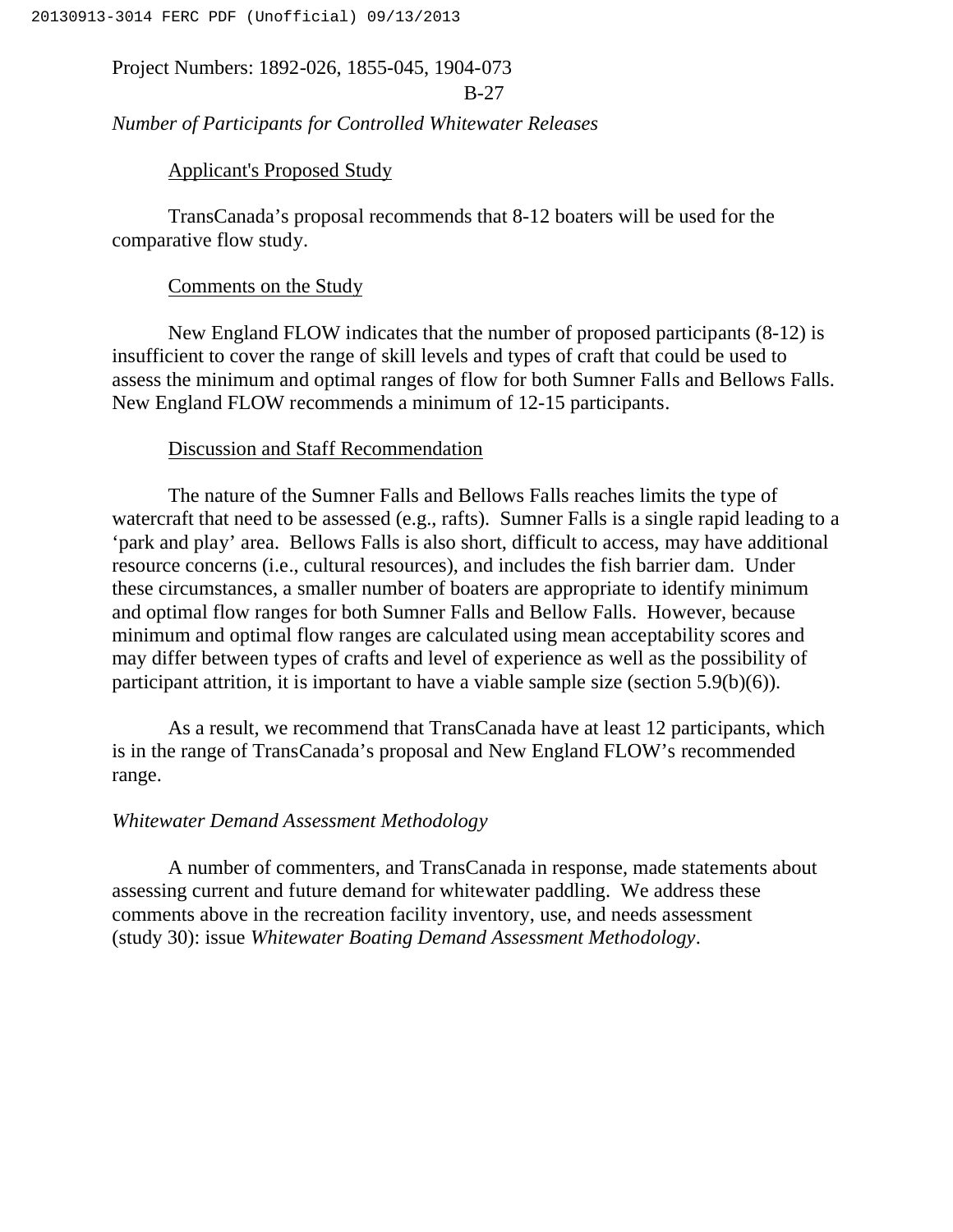B-28

## **II. Studies Requested but not Adopted by TransCanada**

In this section, we discuss our findings on studies requested by stakeholders that were not adopted by TransCanada. We base our findings on the study criteria outlined in the Commission's regulations  $[18 \text{ C.F.R. section } 5.9(b)(1)-(7)].$ 

## **Project Economic Impact Study**

## Study Request

The Joint Commissions requested a broad assessment of the economic benefits and costs of project operations on landowners, private businesses, municipalities, states, and TransCanada's shareholders including an analysis of the following: how project operations affect outdoor recreation, turbidity effects from erosion, and water quality. The Joint Commission says the study should also include project effects on property taxes, property valuation, and infrastructure along with the environmental effects.

TransCanada says that existing socioeconomics are described in the preapplication document and that there are no proposed changes to existing operations. Additionally, TransCanada says that in the event of any future proposed operation changes, economic impacts would be evaluated similarly to the effects on other environmental and public resources.

#### Discussion and Staff Recommendation

The proposed studies will assess direct project effects on a variety of resources to include recreation, erosion, and water quality. However, while we recognize that the existence and operation of the project has influenced the economy in the area, it is unclear to what extent the project's effects on the resources being studied can specifically be attributed to the much broader scope of the area's economy, nor has the Joint Commission proposed a methodology that would enable such as assessment (section  $5.9(b)(1)$  and  $(6)$ ).

In addition, the Joint Commission did not draw a connection between any proposed or likely changes in project operation and effects on local economies or how the study results would inform the development of license requirements (section 5.9(b)(5)).

Lastly, the Joint Commission estimates a moderate cost for the study yet the Joint Commission's proposed study includes several resources and would address many economic sectors--landowners, private businesses, municipalities, states, and TransCanada's shareholders – which could be an extremely costly study (section  $5.9(b)(7)$ ).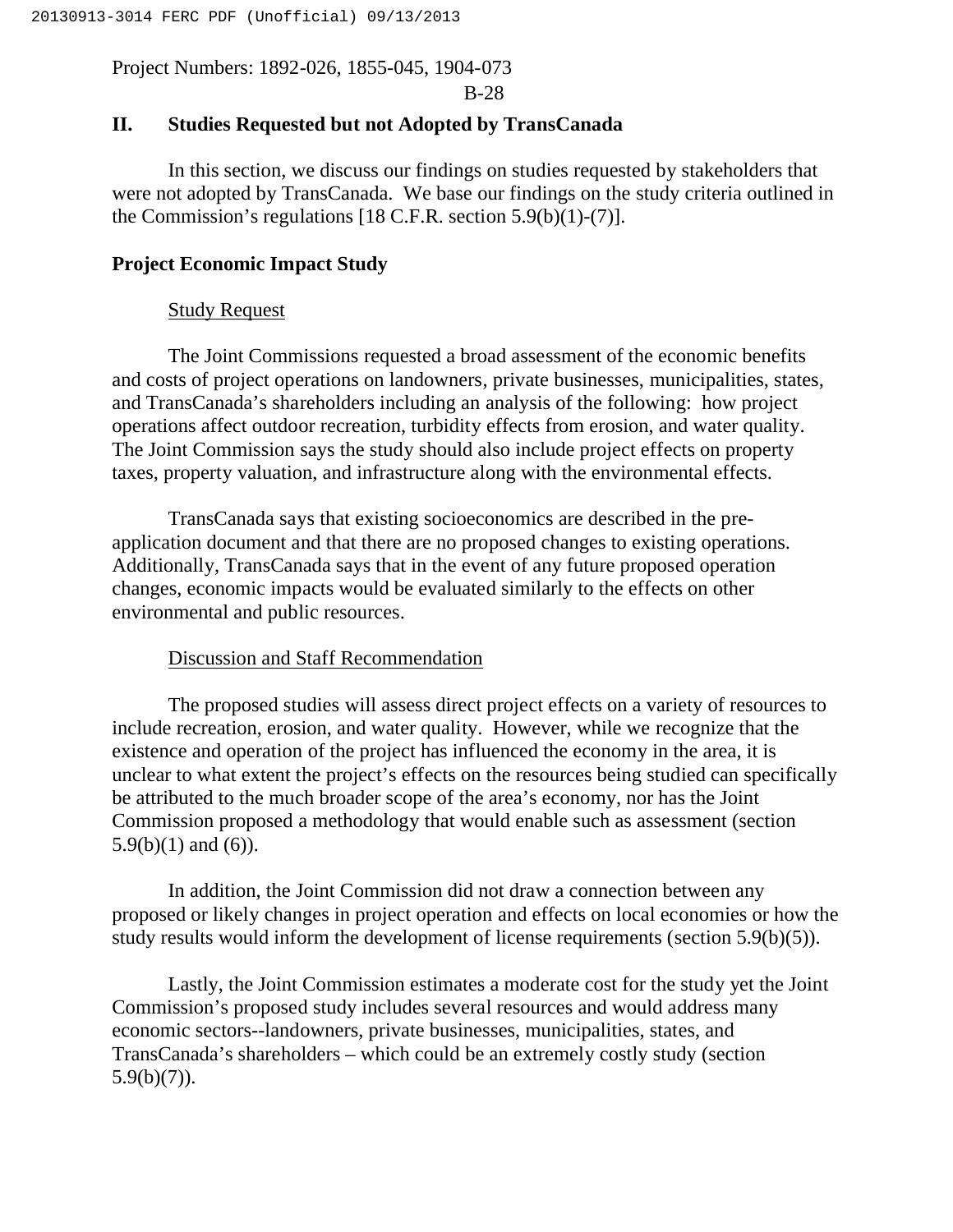#### B-29

In previous licensing decisions, the Commission has not favored cost benefit studies that attempt to compare changes in hydropower operations to both developmental and environmental resources in dollars. For developmental resources—power, irrigation, water supply, and flood control—we can usually calculate the economic cost of resource effects in dollars. However, for environmental resources, such as aquatic habitat, fish and wildlife, cultural, and aesthetic values, we have not attempted to assess potential effects in dollars and cents. For environmental resources, our approach is to qualitatively describe the effects of any hydropower proposal on both the resource and the public.

For the reasons discussed above, we do not recommend that TransCanada be required to develop the requested Project Economic Impact Study.

#### **Whitewater Park Feasibility Study**

#### Study Request

 $\overline{a}$ 

New England FLOW, American Whitewater, the Appalachian Mountain Club, NPS, Vermont River Conservancy, and Friends of the Connecticut River Paddlers' Trail request that TransCanada undertake a study of the feasibility of developing a whitewater park in the bypassed reach at Bellows Falls. American Whitewater asserts that this feasibility study should be conducted in conjunction with the whitewater boating flow assessment (study 31), because any river bed alterations would affect flow needs and preferences.

In response, TransCanada states that the concept of a whitewater park is a form of mitigation, not a study request, lacks a nexus between project operations and effects, and would not inform license conditions.

#### Discussion and Staff Recommendation

At this time, recreational boating flows, potential project effects, and the regional demand for whitewater recreation resources are not well understood. TransCanada's revised study plan includes studies to address these information gaps.**<sup>7</sup>**

It would be premature to devote resources (effort and cost) to assess the feasibility of a whitewater park without first understanding the need for flow-related license conditions that will be informed by TransCanada's proposed recreational studies (section 5.9(b)(4), (5), and (7)). It would be more appropriate to consider such a feasibility study

<sup>&</sup>lt;sup>7</sup> These studies include the recreation facility inventory, use, and needs assessment (study 30) and the whitewater boating flow assessment (study 31).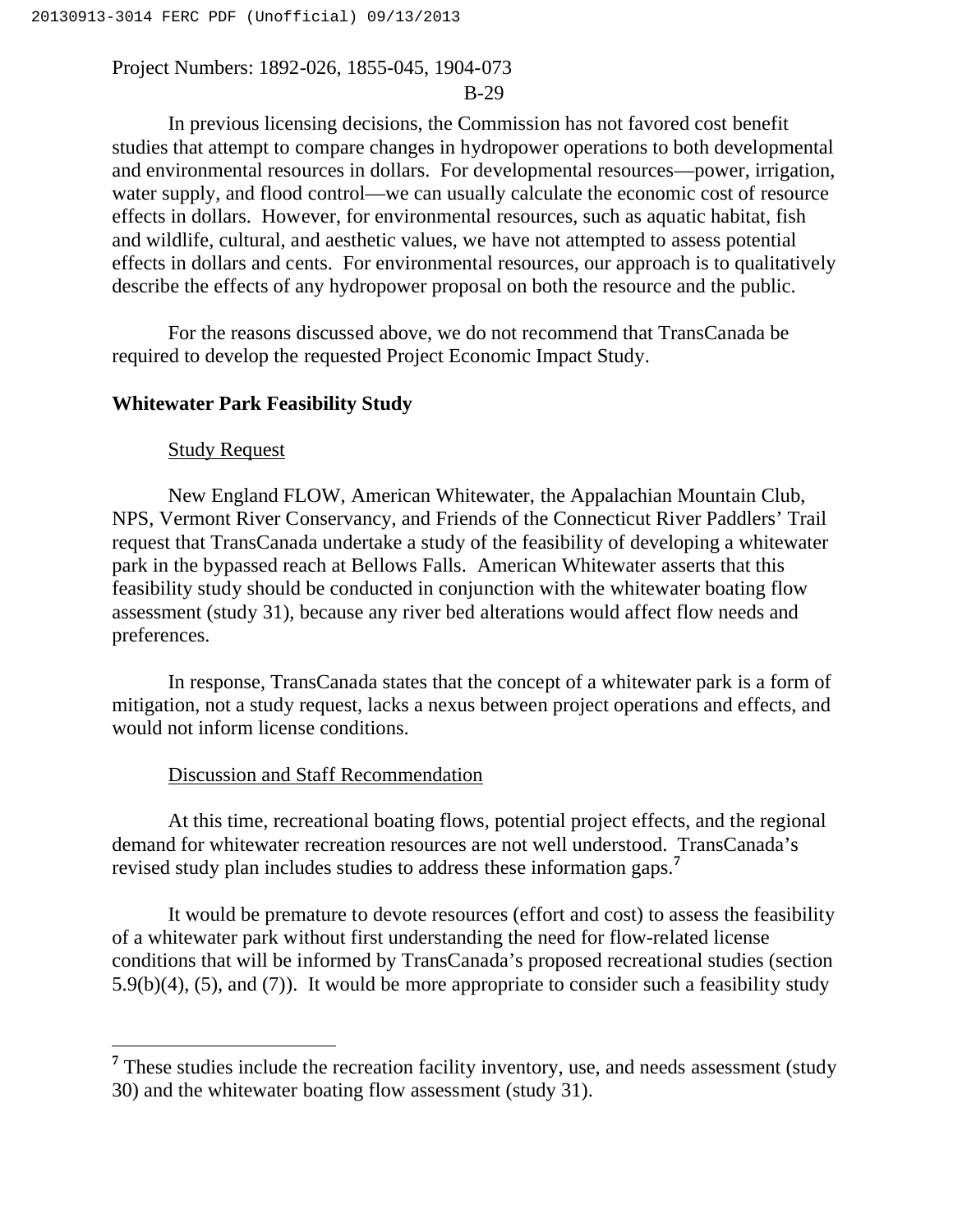## B-30

after a need for the enhancement has been established and other options have been assessed.

#### **Contingent Valuation Study**

## Study Request

American Whitewater, Appalachian Mountain Club, Vermont River Conservancy, Friends of the Connecticut River Paddlers' Trail, the Watershed Council, and New England FLOW request a contingent valuation (i.e., willingness to pay) study. The requesters, generally, argue that this study is needed to adequately assess the societal values of non-power social goods in contrast to the economics of power generation on an equal footing. While the stakeholders mainly address their concerns toward whitewater recreation, other issues including general recreation, aquatic resources, and aesthetic values are also mentioned.

TransCanada states that its proposed recreation facility inventory, use, and needs assessment (study 30) and whitewater boating flow assessment (study 31) will adequately define existing and potential opportunities for recreation. Additionally, TransCanada believes the contingent valuation study request lacks the required study methodology, level of effort, and cost, and the nexus for the study is based on pre-project conditions rather than existing project operations.

#### Discussion and Staff Recommendation

In general, non-power resources such as recreation, aquatic habitat, fish and wildlife, and aesthetics cannot be adequately evaluated by dollars and cents. Instead, we expect to take a more qualitative approach using the information from TransCanada's proposed recreation studies.**<sup>8</sup>** Thus, the additional level of effort and cost needed to conduct a contingent valuation study is not needed as it would likely not inform a licensing decision.

**<sup>8</sup>** See *Great Northern Paper, Inc*., 85 FERC ¶ 61,316 (1998), *reconsideration denied*, 86 FERC ¶ 61,184 (1999), *aff'd, CLF v. FERC*, 216 F.3d 41 (D.C. Cir. 2000); *Joseph M. Keating*, 42 FERC ¶ 61,030 (1988), *citing Namekegon Hydro Co*., 12 FPC 203, 206 (1954), *aff'd, Namekegon Hydro Co. v. FPC*, 216 F.2d 509 (7th Cir. 1954) (when unique recreational or other environmental values are present such as here, the public interest cannot be evaluated adequately only by dollars and cents).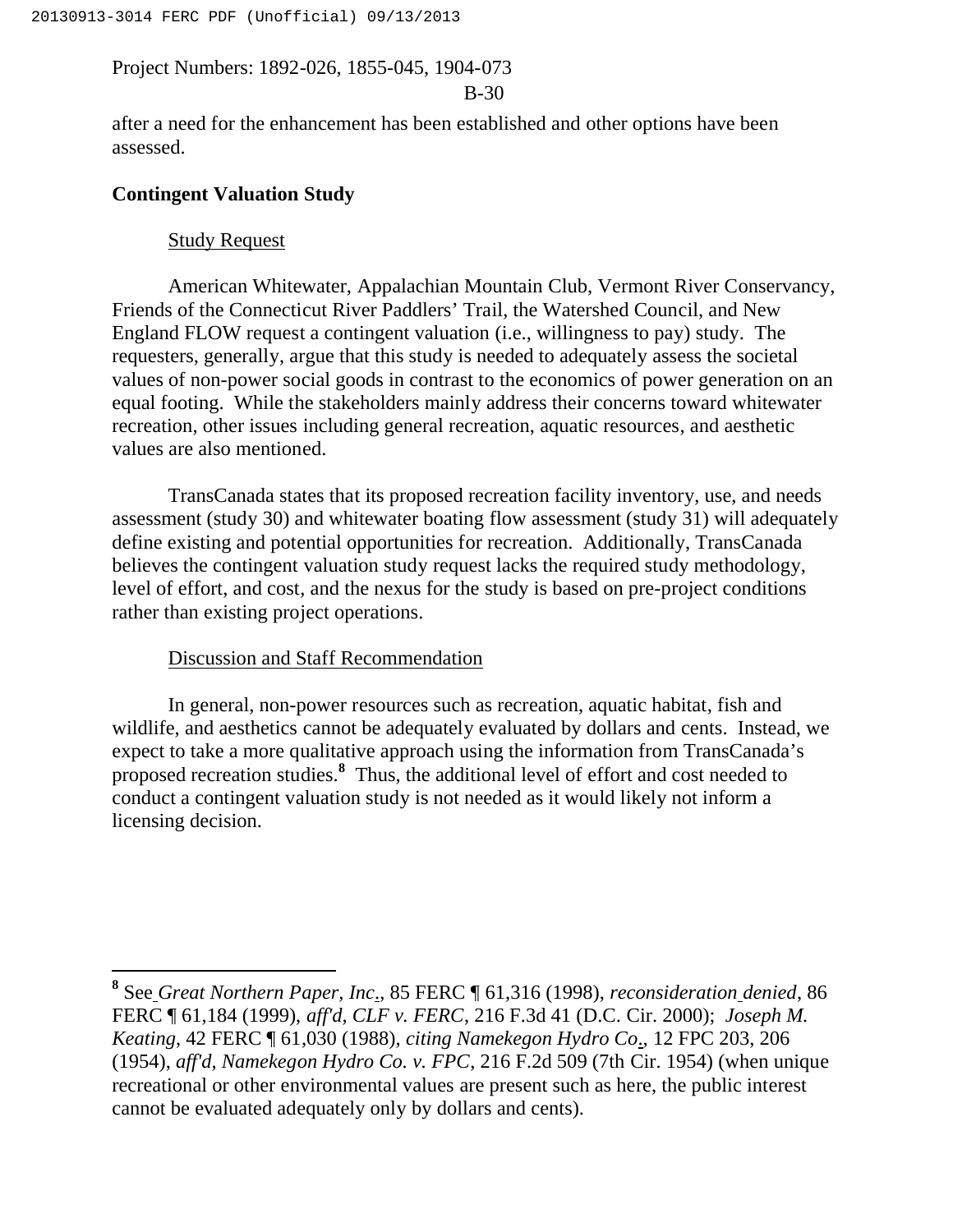B-31

## **Climate Change and Continued Project Operations**

## Study Request

The VANR, the Watershed Council, the Joint Commission, NHDES, and the FWS (requesting parties) requested that TransCanada study climate change as it relates to continued operation of the projects. The requesting parties state that the study would provide information on how any change in climate over the next 30-50 years would affect river temperature under both existing and any modified operation. The requesting parties also suggest that the study include climate effects on future high-flow events and the management of those events.

TransCanada states that such a study would not necessarily inform potential mitigation measures and would be cost prohibitive. Additionally, TransCanada says that the proposed study is unlikely to produce any additional information beyond the licensee's proposed studies.

#### Discussion and Staff Recommendation

The requesting parties seek a climate change study but do not propose a specific study methodology (section 5.9(b)(6)). We consider global climate models as too uncertain to rely upon for the development of license requirements, in accordance with section 5.9(b)(5), which requires a nexus between project operations and effects on the resource to be studied, and how the study results would inform the development of license requirements.

With regard to any future changes to the Connecticut River watershed, conventional hydrologic studies, monitoring techniques, and predictive models can effectively study and evaluate effects on environmental resources, and the Commission may address any unanticipated environmental effects through the Commission's standard reopener articles.

For the reasons discussed above, we do not recommend that TransCanada adopt the requested Climate Change and Continued Project Operations Study.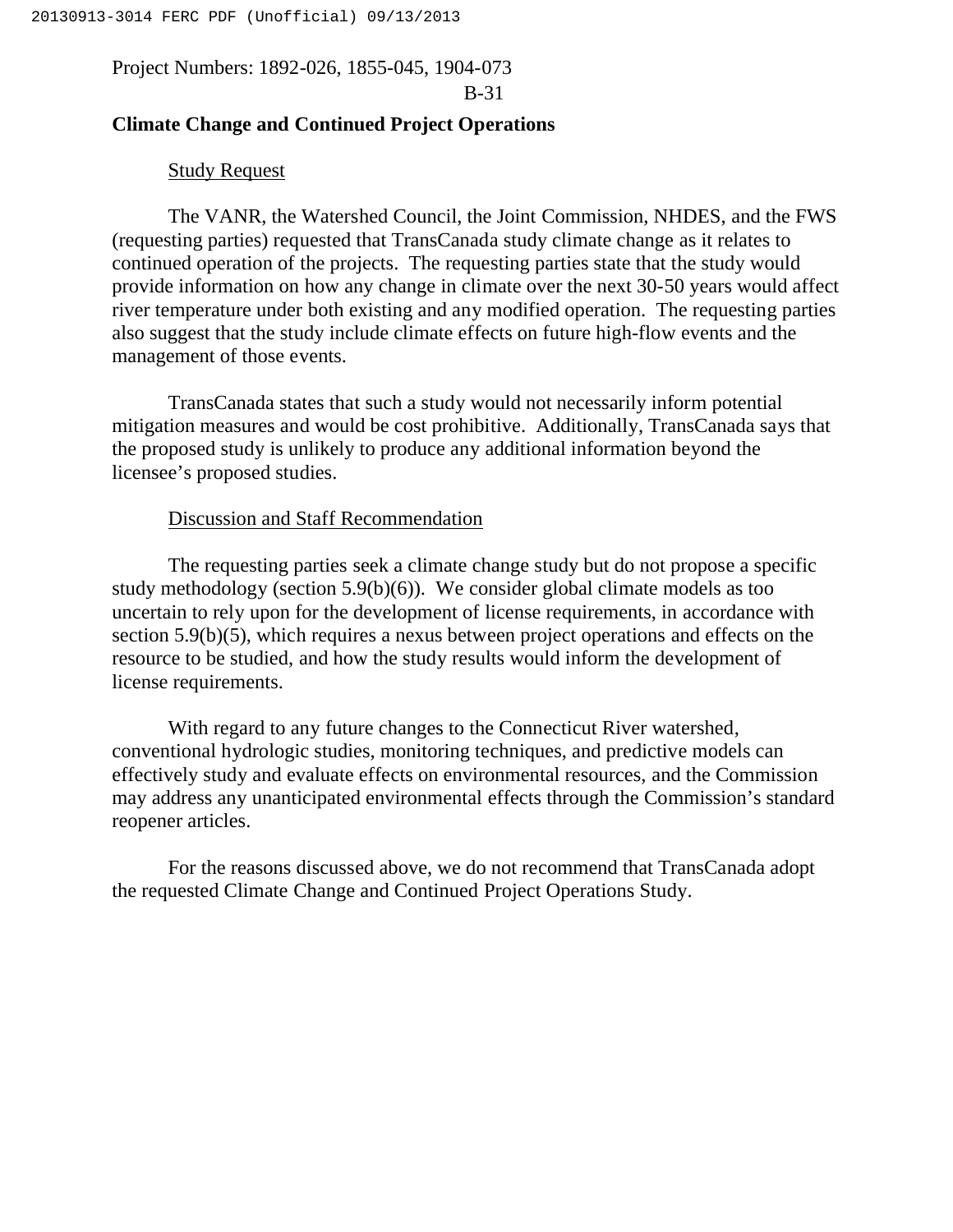## **APPENDIX C**

#### **LIST OF PROPOSED AND REQUESTED STUDIES THAT WE HAVE IDENTIFIED AS POTENTIALLY AFFECTED BY THE DECOMMISSIONING OF VERMONT YANKEE**

| <b>Study</b>                             | <b>Recommending Entities</b> |  |  |
|------------------------------------------|------------------------------|--|--|
| 6 -- Water Quality Monitoring and        | TransCanada                  |  |  |
| <b>Continuous Temperature Monitoring</b> |                              |  |  |
| 7 -- Aquatic Habitat Mapping             | TransCanada                  |  |  |
| 8 -- Channel Morphology and Benthic      | TransCanada                  |  |  |
| <b>Habitat Study</b>                     |                              |  |  |
| 9 -- Instream Flow Study                 | TransCanada                  |  |  |
| 10 -- Fish Assemblage Study              | <b>TransCanada</b>           |  |  |
| 11 -- American Eel Survey                | TransCanada                  |  |  |
| 12 -- Tessellated Darter Survey          | TransCanada                  |  |  |
| 13 -- Tributary and Backwater Area Fish  | TransCanada                  |  |  |
| <b>Access and Habitats Study</b>         |                              |  |  |
| 14 -- Resident Fish Spawning in          | TransCanada                  |  |  |
| <b>Impoundments Study</b>                |                              |  |  |
| 15 -- Resident Fish Spawning in Riverine | TransCanada                  |  |  |
| <b>Sections Study</b>                    |                              |  |  |
| 16 -- Sea Lamprey Spawning Assessment    | TransCanada                  |  |  |
| 17 -- Upstream Passage of Riverine Fish  | TransCanada                  |  |  |
| <b>Species Assessment</b>                |                              |  |  |
| 18 -- American Eel Upstream Passage      | TransCanada                  |  |  |
| Assessment                               |                              |  |  |
| 19 -- American Eel Downstream Passage    | TransCanada                  |  |  |
| Assessment                               |                              |  |  |
| 20 -- American Eel Downstream            | TransCanada                  |  |  |
| <b>Migration Timing Assessment</b>       |                              |  |  |
| 21 -- American Shad Telemetry Study -    | TransCanada                  |  |  |
| Vernon                                   |                              |  |  |
| 22 -- Downstream Migration of Juvenile   | TransCanada                  |  |  |
| American Shad - Vernon                   |                              |  |  |
| 23 -- Fish Impingement, Entrainment, and | TransCanada                  |  |  |
| <b>Survival Study</b>                    |                              |  |  |
| 24 - Dwarf Wedgemussel (Alasmidonta      | TransCanada                  |  |  |
| heterodon) and Co-Occurring Mussel       |                              |  |  |
| Study                                    |                              |  |  |
| 25 -- Dragonfly and Damselfly Inventory  | TransCanada                  |  |  |
| and Assessment                           |                              |  |  |
| New -- Vernon Hydroacoustic Study        | FWS, NHFGD, VANR             |  |  |